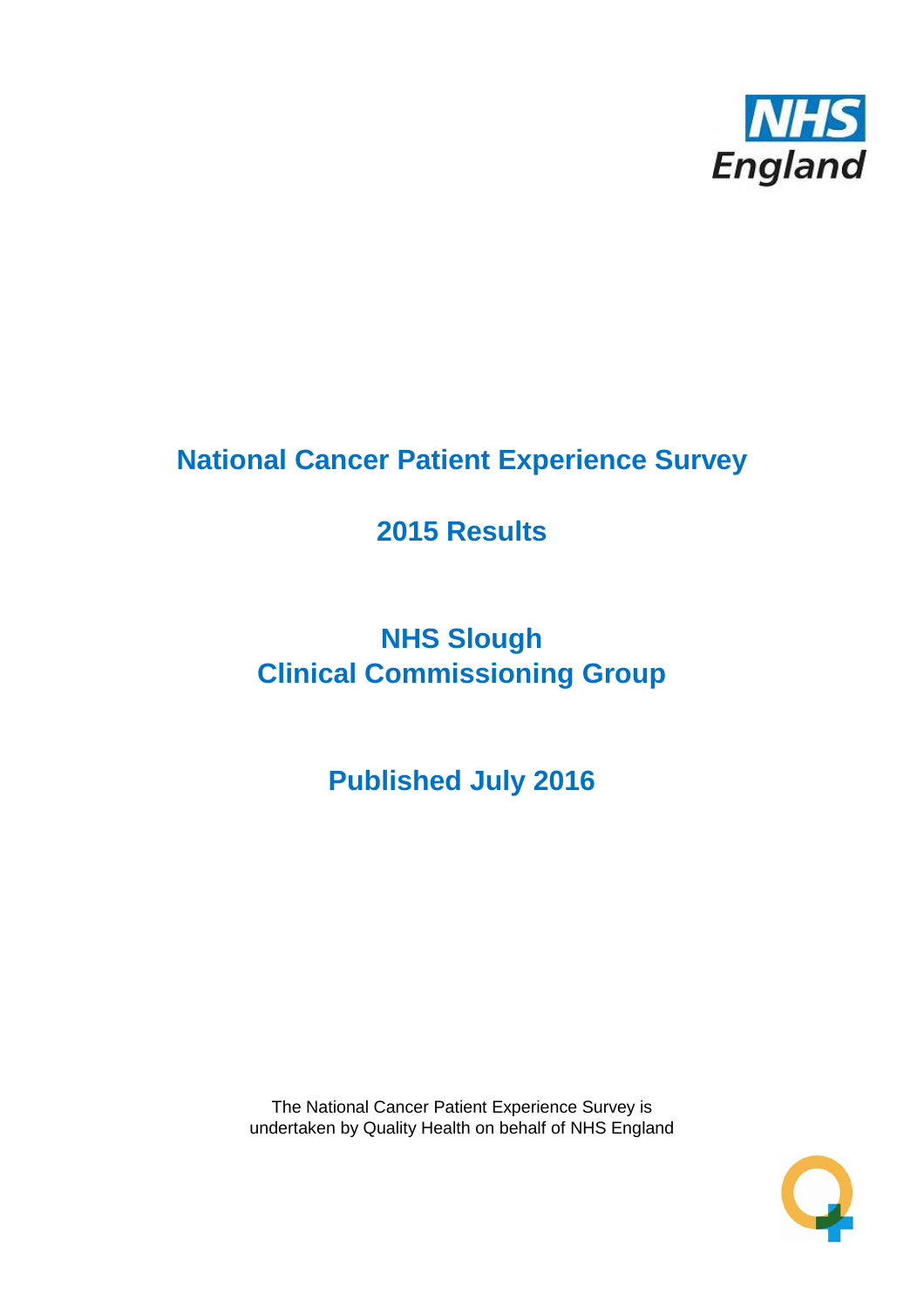### **Introduction**

The National Cancer Patient Experience Survey 2015 is the fifth iteration of the survey first undertaken in 2010. It has been designed to monitor national progress on cancer care; to provide information to drive local quality improvements; to assist commissioners and providers of cancer care; and to inform the work of the various charities and stakeholder groups supporting cancer patients.

The survey was overseen by a national Cancer Patient Experience Advisory Group. This Advisory Group set the principles and objectives of the survey programme and guided questionnaire development.

The survey was commissioned and managed by NHS England. The survey provider, Quality Health, is responsible for designing, running and analysing the survey.

Full national results and other reports are available at www.ncpes.co.uk

Further details on the survey methodology and changes to the 2015 survey can be found in the Annex. Note that a number of significant changes were made to the 2015 survey so caution should be taken in directly comparing data from the 2015 survey to the findings of the previous CPES surveys. No comparisons with previous surveys are presented in this report.

#### **This report**

The report shows how this CCG scored for each question in the survey, compared with national results. It is aimed at helping individual CCGs to understand their performance and identify areas for local improvement.

Note that responses for questions with 1-20 respondents have been suppressed. This is to protect patient confidentiality and because uncertainty around the result is too great.

#### **Data tables**

The data tables presented in this report show the following for each question:

- **Column 1** shows the number of respondents to this question
- **Column 2** shows the unadjusted 2015 score for this CCG
- **Column 3** shows the case-mix adjusted 2015 score for this CCG
- **Column 4** shows the lower limit of the expected range of scores for this CCG (the top of the pale blue section on the Comparability chart - see below)
- **Column 5** shows the upper limit of the expected range of scores for this CCG (the bottom of the dark blue section on the Comparability chart - see below)
- **Column 6** shows the National Average score for this question.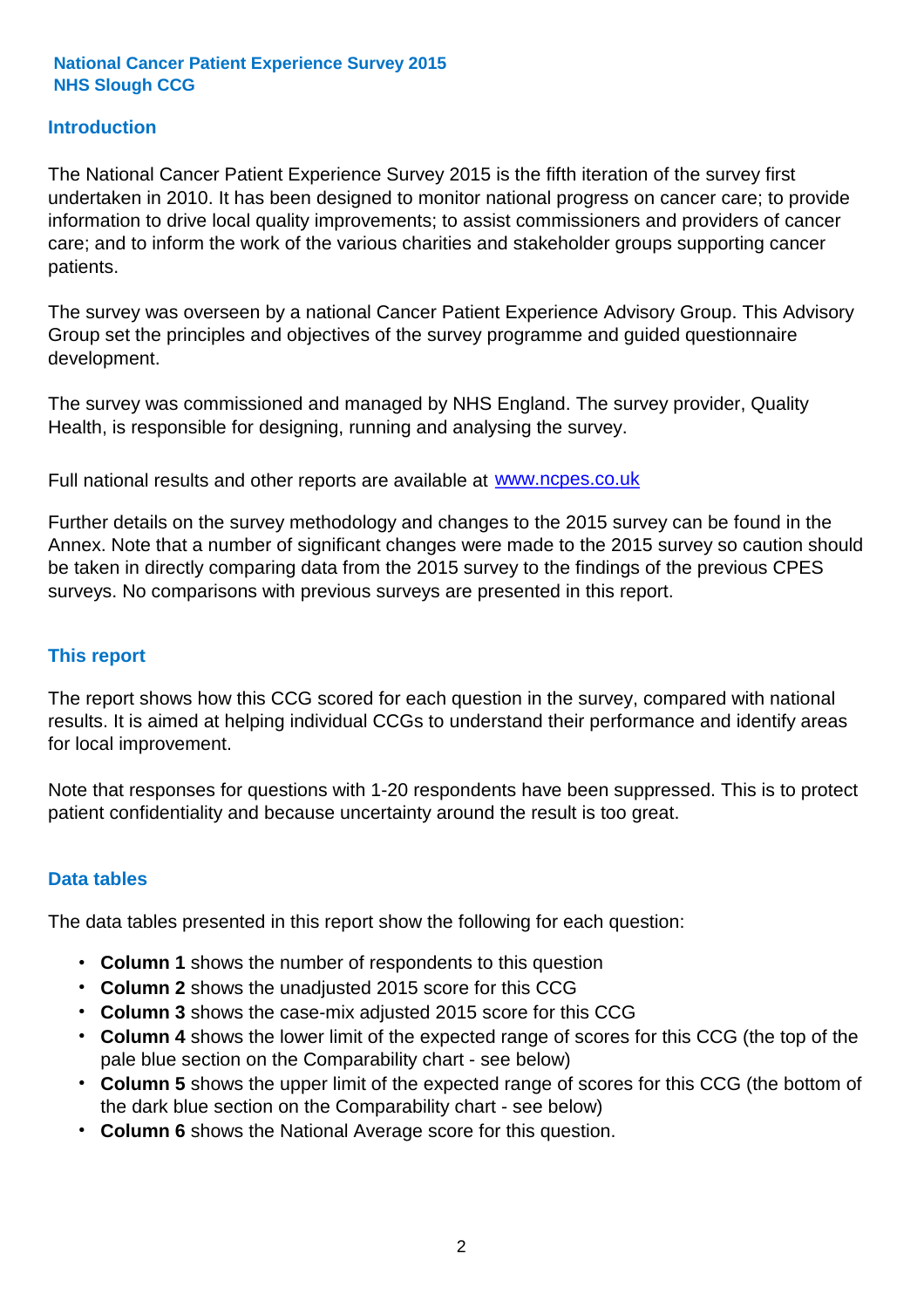Results for individual response options are presented in the detailed data tables **WWW.ncpes.co.uk** Confidence Intervals for unadjusted and case-mix adjusted data are provided in these tables.

Expected ranges and 95% Confidence Intervals highlight the uncertainty around the results. The size of the expected ranges and confidence intervals will be different for each question, and depends on the number of respondents and the range of their responses.

For further details on case-mix adjustment and the scoring methodology used, please refer to the Annex.

### **Comparability charts**

For the 2015 survey, we have adopted the CQC standard for reporting comparative performance, based on calculation of "expected ranges". This means that CCGs will be flagged as outliers only if there is statistical evidence that their scores deviate (positively or negatively) from the range of scores that would be expected for CCGs of the same size.

The Comparability charts in this report show a bar with these expected ranges (in grey), higher than expected (in dark blue), and lower than expected (in pale blue). A black dot represents the actual score of this CCG.

The same colour convention has been used in Column 3 of the Data tables.

For further details on expected ranges, please refer to the technical document at **www.ncpes.co.uk** 

#### **Tumour group tables**

The final set of tables in this report show the scores for each question for each of the 13 tumour groups, with a comparative national score for that tumour group.

These breakdowns are intended as additional information for CCGs to understand the differences between the experiences of patients with different types of cancer. The numbers are generally relatively small and may not be statistically significant. They should therefore be treated with some caution.

#### **Notes on specific questions**

Question 5 in the survey has not been scored. However, the unscored data is useful and has been published alongside the other results in this report. This question asked respondents to "tick all that apply". The results show all of the responses given including where respondents chose two or more options.

Questions used to direct respondents to different parts of the survey (questions 4, 17, 24, 27, 40, 43, 46) and other demographic and information questions are not reported.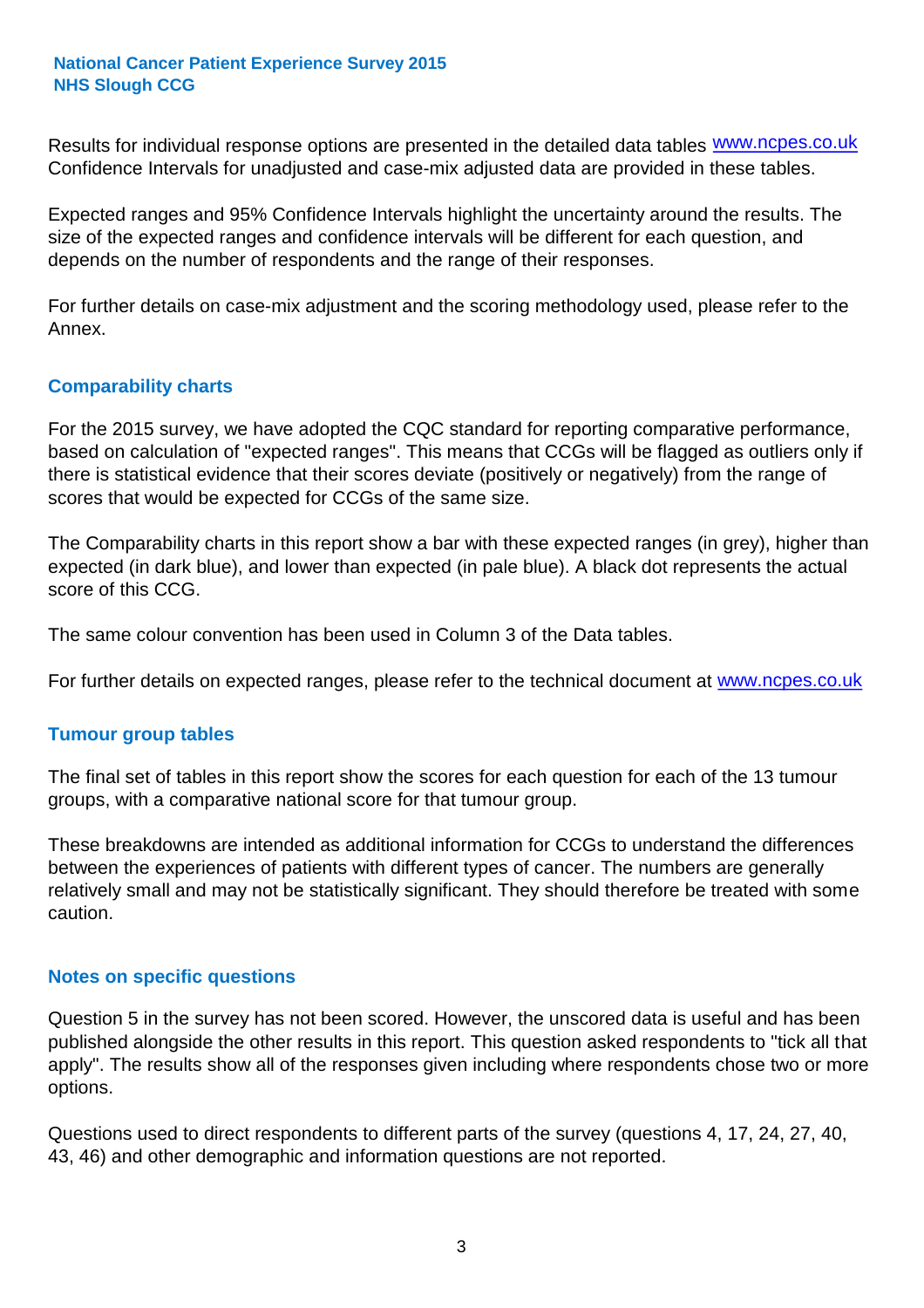#### **How to use the data**

Unadjusted data should be used to see the actual responses from patients relating to the CCG.

Case-mix adjusted data, together with expected ranges, should be used to understand whether the results are significantly higher or lower than national results.

Case-mix adjusted data, together with (case-mix adjusted) Confidence Intervals (presented in the detailed data tables **www.ncpes.co.uk**), should be used to understand whether the results are significantly higher or lower than the results for another CCG.

#### **Response rates**

Numbers of respondents by tumour group, age and gender can be found in the Annex.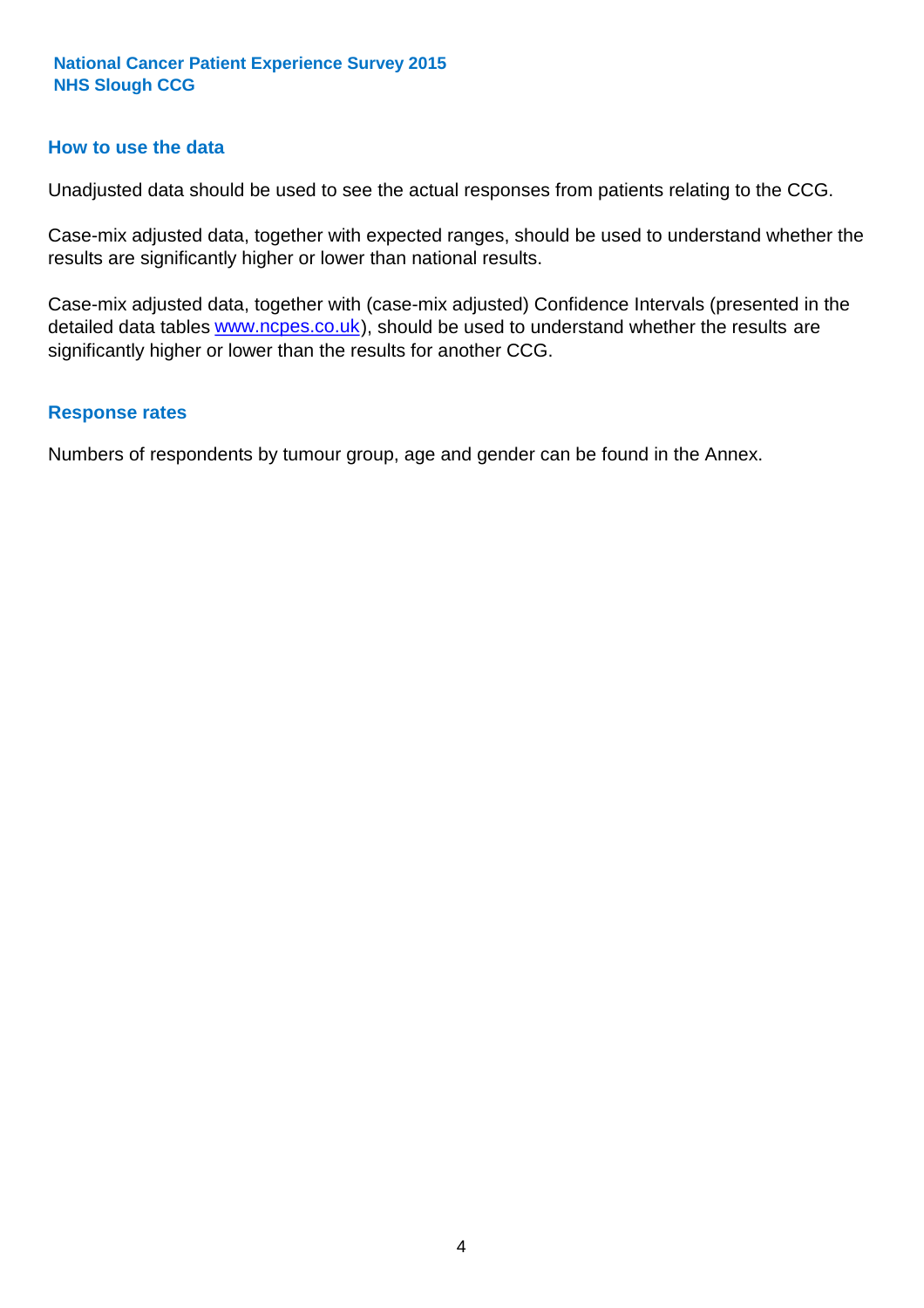# **Executive Summary**

average rating of 8.5. Asked to rate their care on a scale of zero (very poor) to 10 (very good), respondents gave an

The following questions are included in phase 1 of the Cancer Dashboard developed by Public Health England and NHS England\*:

- **80%** of respondents said that they were definitely involved as much as they wanted to be in decisions about their care and treatment
- **91%** of respondents said that they were given the name of a Clinical Nurse Specialist who would support them through their treatment
- when asked how easy or difficult it had been to contact their Clinical Nurse Specialist 86% of respondents said that it had been 'quite easy' or 'very easy'
- **79%** of respondents said that, overall, they were always treated with dignity and respect they were in hospital
- **94%** of respondents said that hospital staff told them who to contact if they were worried about their condition or treatment after they left hospital
- **64%** of respondents said that they thought the GPs and nurses at their general practice definitely did everything they could to support them while they were having cancer treatment.

Detailed results for these and other questions are set out in the sections that follow.

#### \* www.cancerdata.nhs.uk/dashboard

The questions were selected in discussion with the national Cancer Patient Experience Advisory Group and reflect four key patient experience domains: provision of information; involvement in decisions; care transition; interpersonal relations, respect and dignity. The figures presented above are all case-mix adjusted.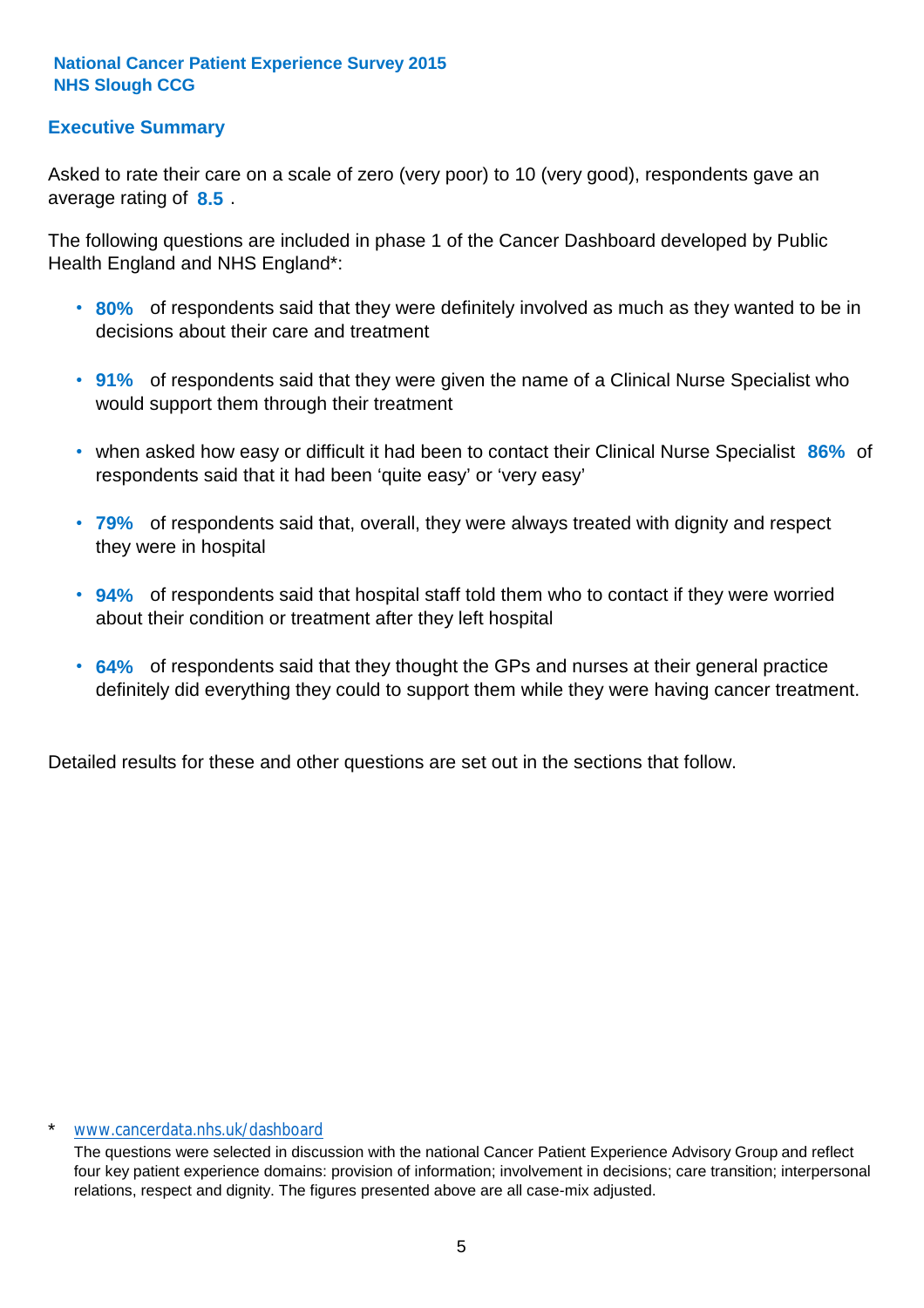# **Questions which scored outside expected range**

|                 |                                                  |                                                                                   |                                                           | 2015 Case-mix Adjusted                                 |                                                     |                          |
|-----------------|--------------------------------------------------|-----------------------------------------------------------------------------------|-----------------------------------------------------------|--------------------------------------------------------|-----------------------------------------------------|--------------------------|
| Question        |                                                  | ਕੁ<br>Φ<br>Z<br><b>CO</b><br>Ĕ<br>this<br>Ξ<br>Ō<br>ሟ<br>dents<br>CCG<br>$\Omega$ | ᡒ<br>inis<br>⅏<br>2S<br>O<br>ಹ<br>ੌ<br>င္က်န္ဖိ<br>⊕<br>₫ | G<br>range<br>ğ<br>ô<br>ecte<br>limit<br>$\Omega$<br>₽ | Upper<br>expecte<br>range<br>limit<br>$\Omega$<br>₽ | Score<br>을<br>erage<br>உ |
|                 | Hospital care as an inpatient                    |                                                                                   |                                                           |                                                        |                                                     |                          |
| Q <sub>37</sub> | Always treated with respect and dignity by staff | 68                                                                                | 79%                                                       | 80%                                                    | 95%                                                 | 87%                      |
|                 |                                                  |                                                                                   |                                                           |                                                        |                                                     |                          |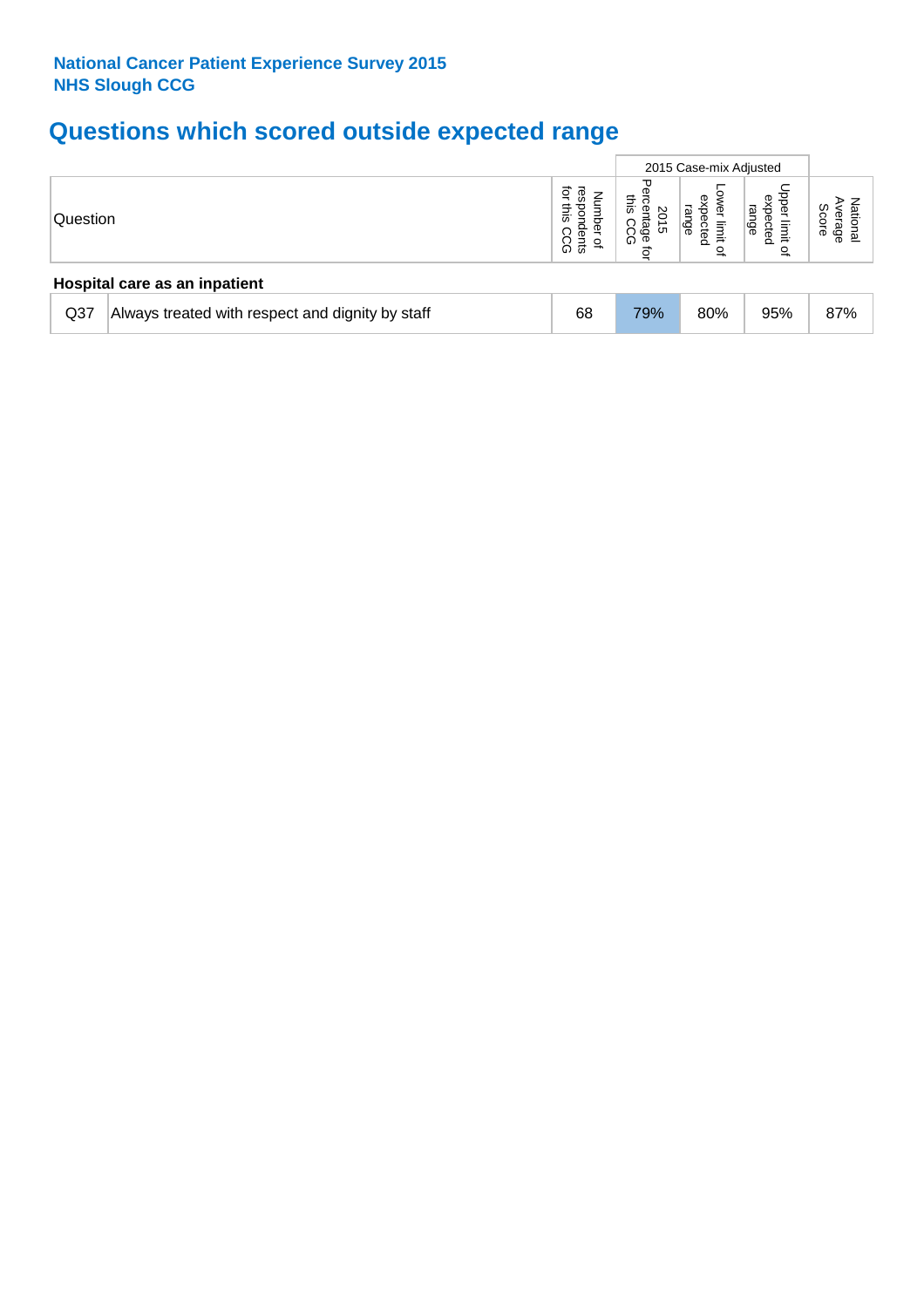# **CCG results**

# **Seeing your GP**



|    |                                                                |                                         |                             |               | 2015 Case-mix Adjusted     |                            |                           |
|----|----------------------------------------------------------------|-----------------------------------------|-----------------------------|---------------|----------------------------|----------------------------|---------------------------|
|    | Question                                                       | respondents<br>Number<br>$\overline{a}$ | 2015<br>Unadjusted<br>Score | 2015<br>Score | Expected<br>range<br>lower | Expected<br>range<br>nbber | National Average<br>Score |
| Q1 | Saw GP once / twice before being told had to go to<br>hospital | 79                                      | 75%                         | 76%           | 66%                        | 85%                        | 76%                       |
| Q2 | Patient thought they were seen as soon as necessary            | 117                                     | 78%                         | 79%           | 75%                        | 89%                        | 82%                       |

|    |                                                                             |                                                 | No. |
|----|-----------------------------------------------------------------------------|-------------------------------------------------|-----|
|    | Beforehand, did you have all the<br>information you needed about your test? | Yes                                             |     |
|    |                                                                             | No, I would have liked more written information |     |
| Q5 |                                                                             | No, I would have liked more verbal information  |     |
|    |                                                                             | I did not need / want any information           |     |
|    |                                                                             | Don't know / can't remember                     |     |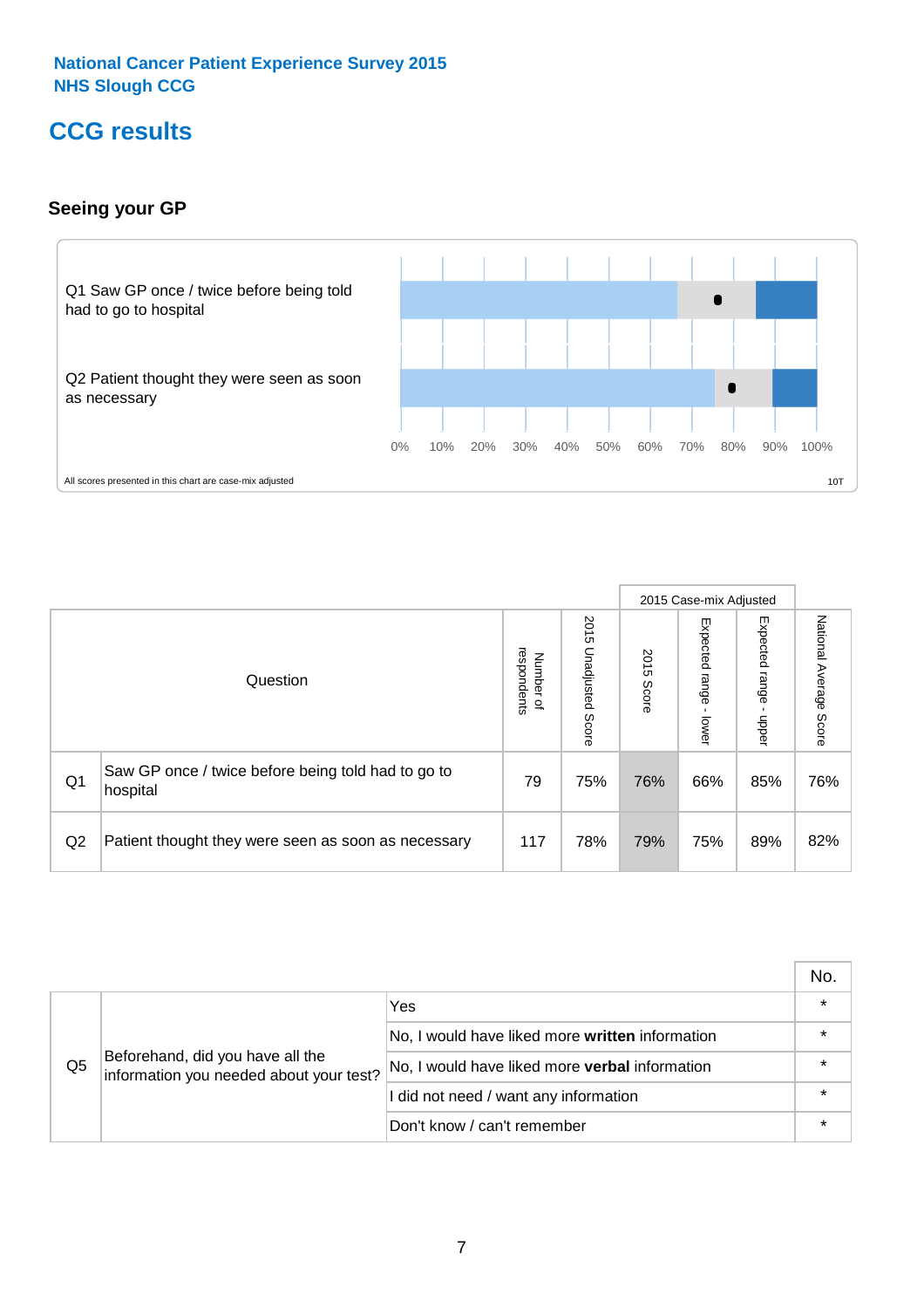# **Diagnostic tests**



|                |                                                                       |                                   |                             |               | 2015 Case-mix Adjusted  |                         |                           |
|----------------|-----------------------------------------------------------------------|-----------------------------------|-----------------------------|---------------|-------------------------|-------------------------|---------------------------|
|                | Question                                                              | respondents<br>Number<br>$\Omega$ | 2015<br>Unadjusted<br>Score | 2015<br>Score | Expected range<br>lower | Expected range<br>nbber | National Average<br>Score |
| Q <sub>6</sub> | The length of time waiting for the test to be done was<br>about right | 105                               | 85%                         | 86%           | 80%                     | 93%                     | 87%                       |
| Q7             | Given complete explanation of test results in<br>understandable way   | 104                               | 75%                         | 77%           | 71%                     | 87%                     | 79%                       |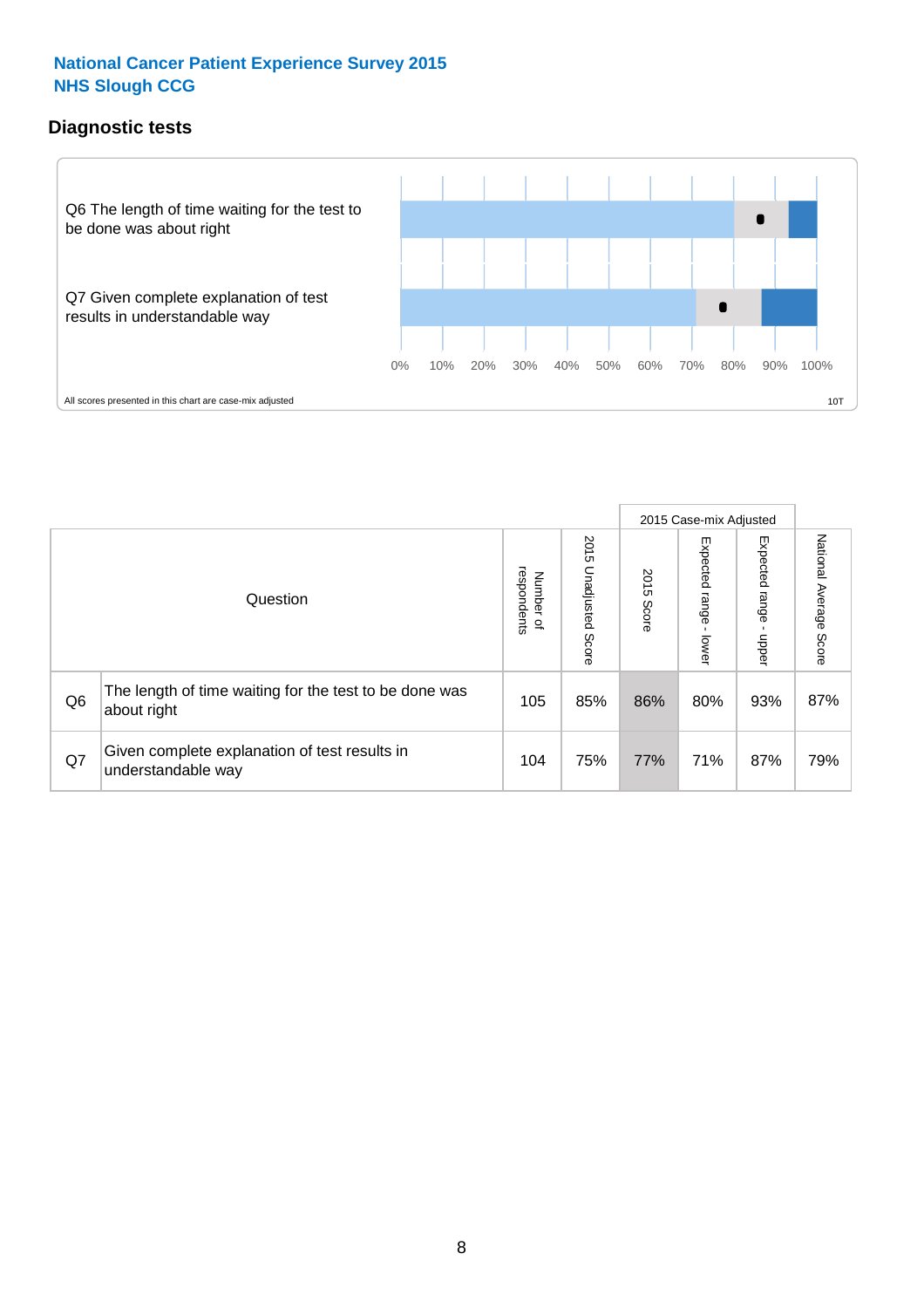#### **Finding out what was wrong with you**



|                |                                                                                            |                          |                                 |               | 2015 Case-mix Adjusted                    |                        |                        |
|----------------|--------------------------------------------------------------------------------------------|--------------------------|---------------------------------|---------------|-------------------------------------------|------------------------|------------------------|
|                | Question                                                                                   | respondents<br>Number of | 2015 Unadjusted<br><b>Score</b> | 2015<br>Score | Expected range<br>$\mathbf{I}$<br>- lower | Expected range - upper | National Average Score |
| Q8             | Patient told they could bring a family member or friend<br>when first told they had cancer | 107                      | 76%                             | 75%           | 71%                                       | 86%                    | 79%                    |
| Q <sub>9</sub> | Patient felt they were told sensitively that they had cancer                               | 120                      | 81%                             | 81%           | 78%                                       | 91%                    | 84%                    |
| Q10            | Patient completely understood the explanation of what<br>was wrong                         | 116                      | 78%                             | 79%           | 65%                                       | 81%                    | 73%                    |
| Q11            | Patient given easy to understand written information<br>about the type of cancer they had  | 111                      | 75%                             | 75%           | 63%                                       | 80%                    | 72%                    |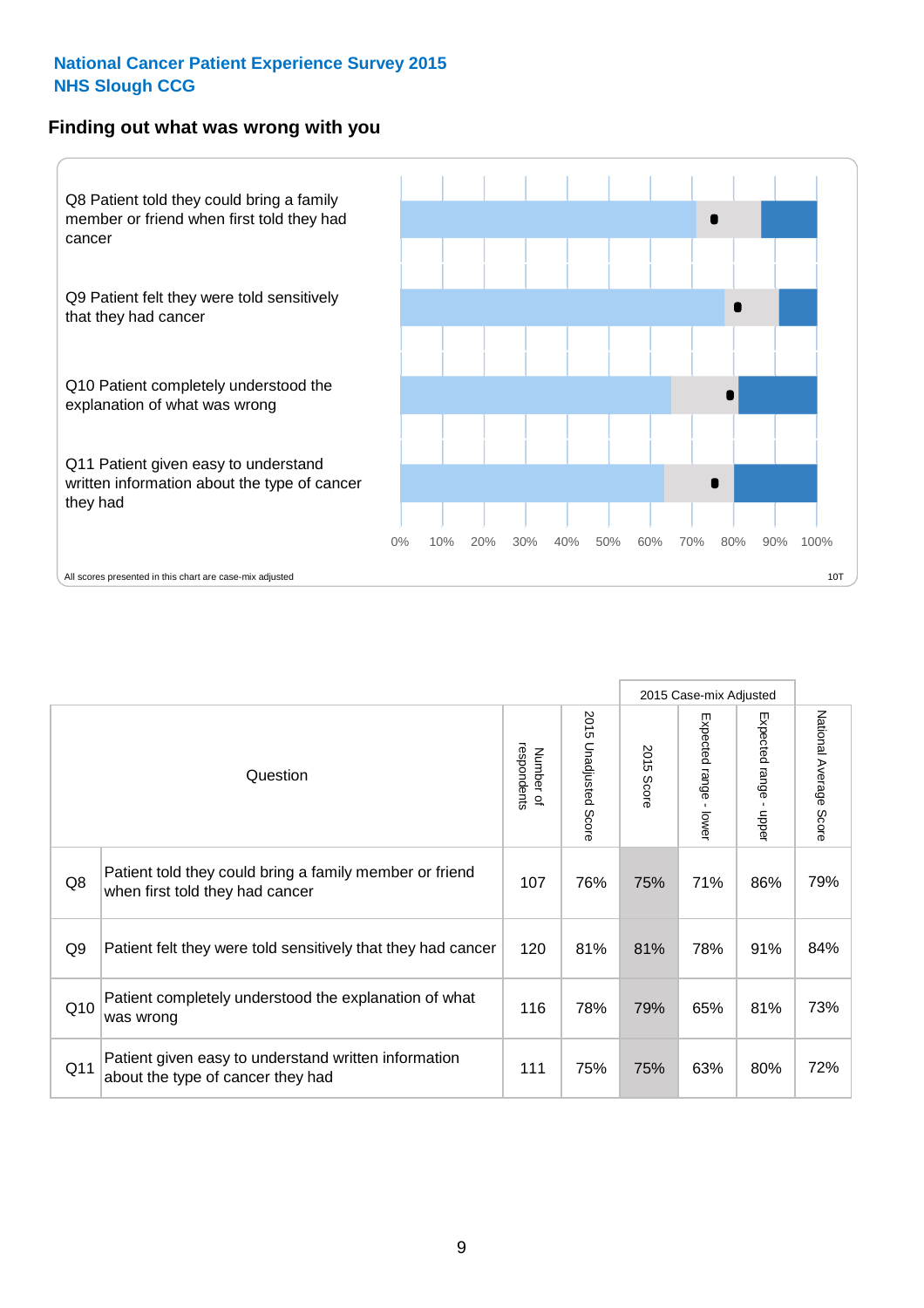# **Finding out what was wrong with you**



|     |                                                                                         |                          |                          |               | 2015 Case-mix Adjusted                    |                        |                        |
|-----|-----------------------------------------------------------------------------------------|--------------------------|--------------------------|---------------|-------------------------------------------|------------------------|------------------------|
|     | Question                                                                                | Number of<br>respondents | 2015<br>Unadjusted Score | 2015<br>Score | Expected range<br>$\blacksquare$<br>lower | Expected range - upper | National Average Score |
| Q12 | Patient felt that treatment options were completely<br>explained                        | 99                       | 78%                      | 79%           | 75%                                       | 90%                    | 83%                    |
| Q13 | Possible side effects explained in an understandable way                                | 113                      | 73%                      | 75%           | 65%                                       | 81%                    | 73%                    |
| Q14 | Patient given practical advice and support in dealing with<br>side effects of treatment | 111                      | 68%                      | 70%           | 57%                                       | 75%                    | 66%                    |
| Q15 | Patient definitely told about side effects that could affect<br>them in the future      | 104                      | 56%                      | 55%           | 45%                                       | 64%                    | 54%                    |
| Q16 | Patient definitely involved in decisions about care and<br>treatment                    | 109                      | 78%                      | 80%           | 70%                                       | 85%                    | 78%                    |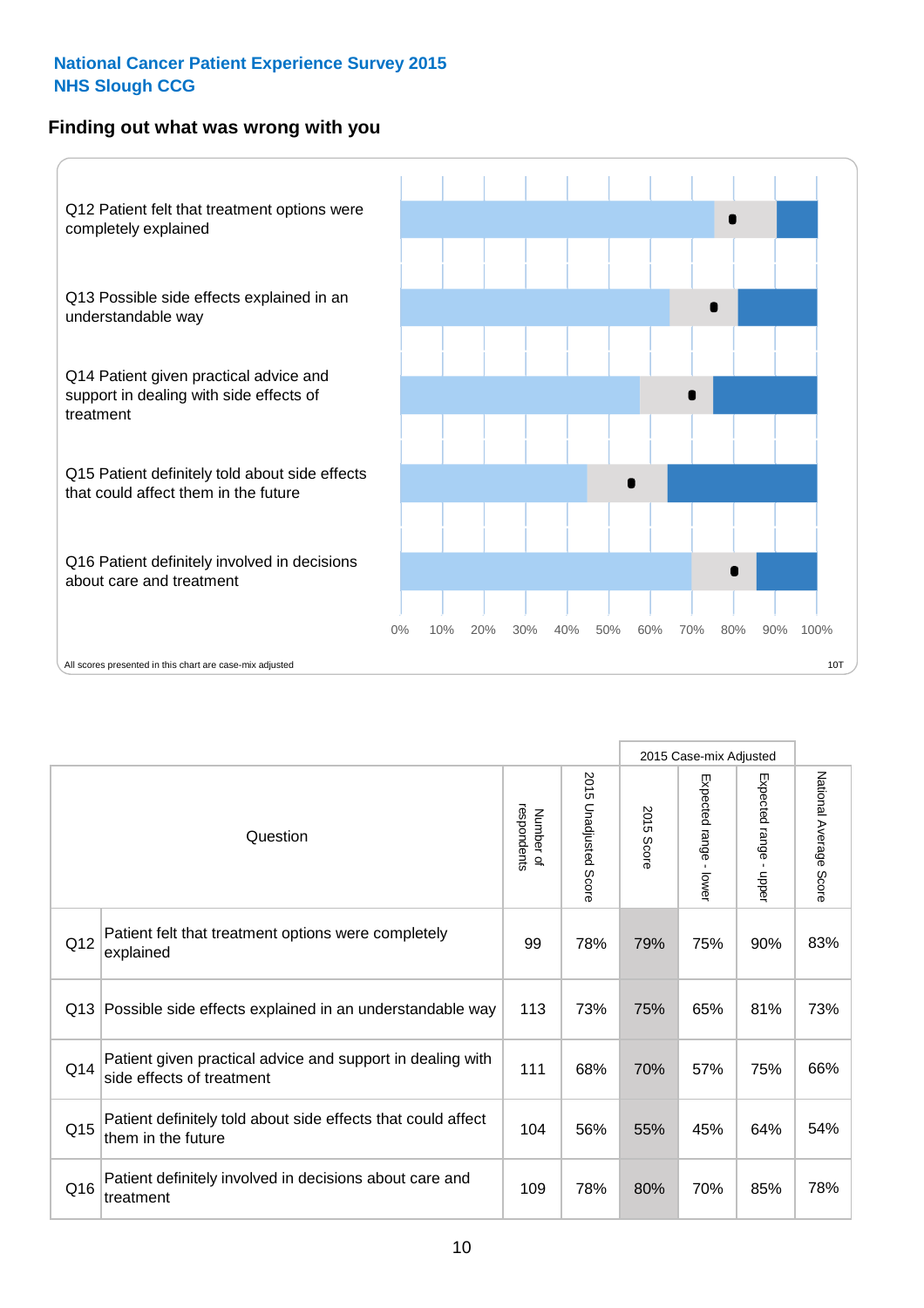## **Clinical Nurse Specialist**



|     |                                                                                     |                          |                       |               | 2015 Case-mix Adjusted  |                         |                        |
|-----|-------------------------------------------------------------------------------------|--------------------------|-----------------------|---------------|-------------------------|-------------------------|------------------------|
|     | Question                                                                            | respondents<br>Number of | 2015 Unadjusted Score | 2015<br>Score | Expected range<br>lower | Expected range<br>nbber | National Average Score |
| Q17 | Patient given the name of the CNS who would support<br>them through their treatment | 115                      | 90%                   | 91%           | 84%                     | 95%                     | 90%                    |
|     | Q18 Patient found it easy to contact their CNS                                      | 93                       | 85%                   | 86%           | 79%                     | 94%                     | 87%                    |
| Q19 | Get understandable answers to important questions all or<br>most of the time        | 85                       | 82%                   | 85%           | 82%                     | 95%                     | 89%                    |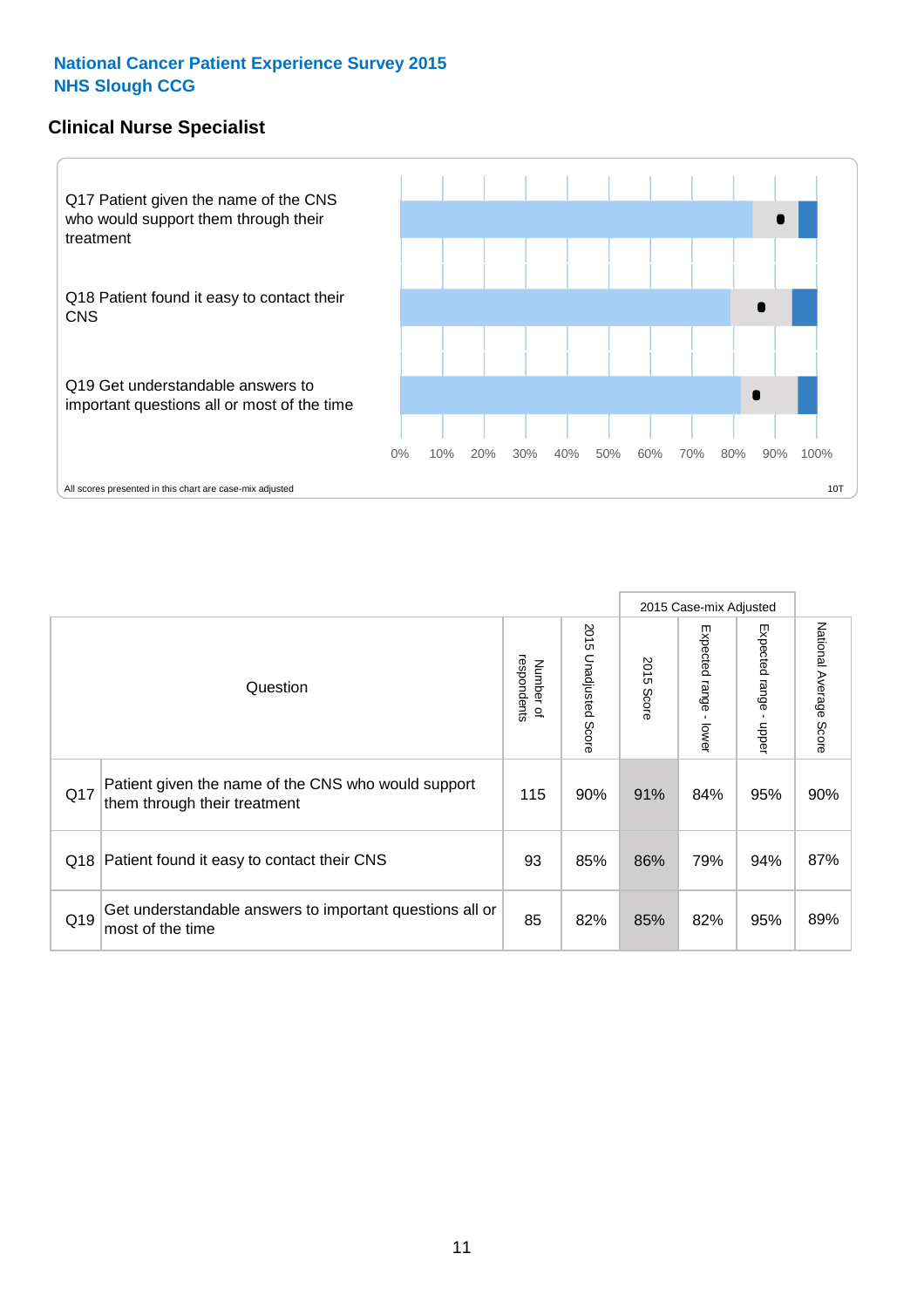### **Support for people with cancer**



|                 |                                                                                            |                          |                                 |               | 2015 Case-mix Adjusted  |                                         |                        |
|-----------------|--------------------------------------------------------------------------------------------|--------------------------|---------------------------------|---------------|-------------------------|-----------------------------------------|------------------------|
|                 | Question                                                                                   | respondents<br>Number of | 2015<br><b>Unadjusted Score</b> | 2015<br>Score | Expected range<br>lower | Expected range<br>$\mathbf{I}$<br>nbber | National Average Score |
| Q20             | Hospital staff gave information about support groups                                       | 88                       | 74%                             | 75%           | 75%                     | 91%                                     | 83%                    |
| Q <sub>21</sub> | Hospital staff gave information about impact cancer could<br>have on day to day activities | 78                       | 73%                             | 74%           | 72%                     | 89%                                     | 81%                    |
| Q22             | Hospital staff gave information on getting financial help                                  | 68                       | 41%                             | 44%           | 43%                     | 67%                                     | 55%                    |
| Q <sub>23</sub> | Hospital staff told patient they could get free prescriptions                              | 65                       | 71%                             | 72%           | 70%                     | 90%                                     | 80%                    |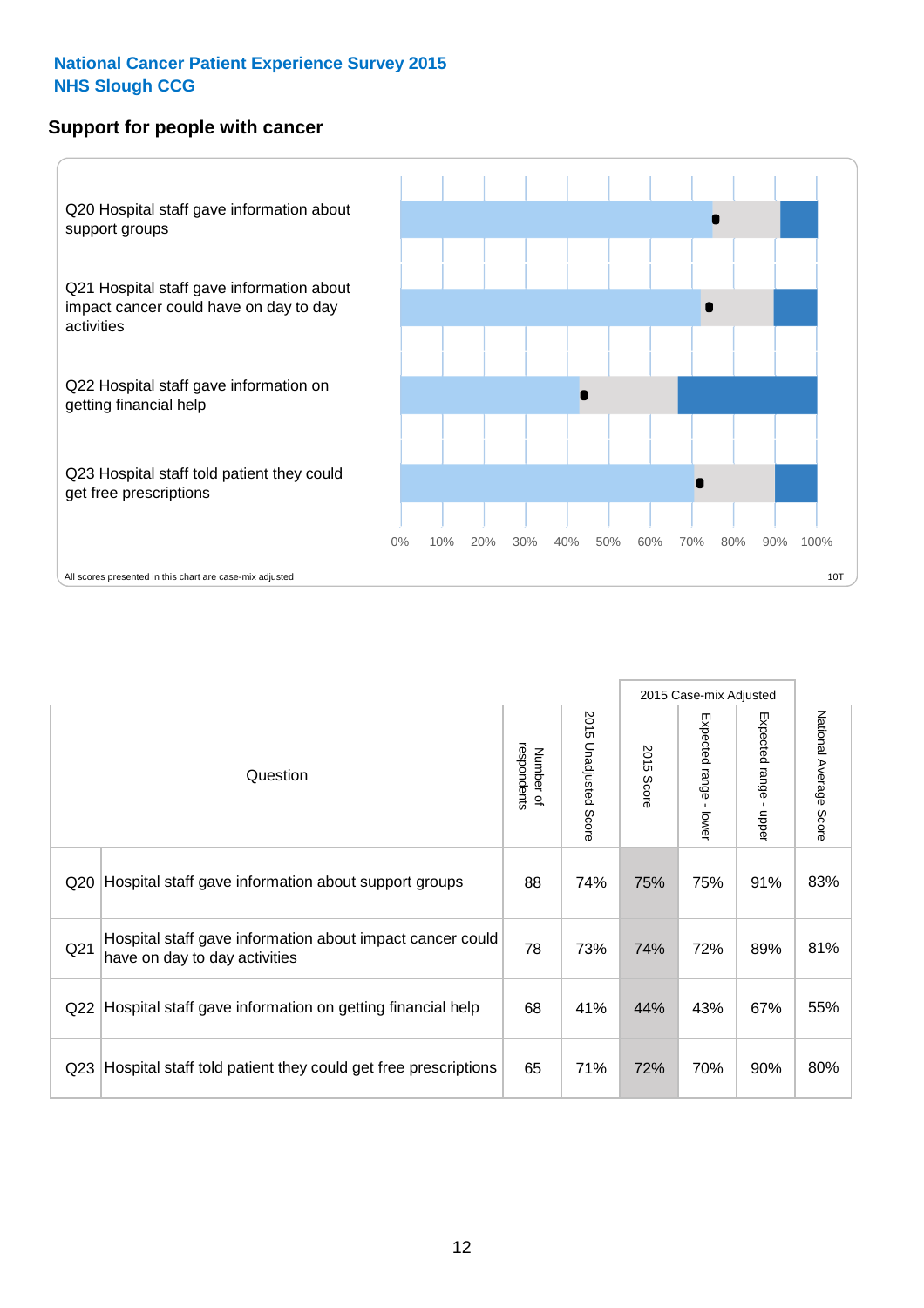# **Operations**



|     |                                                                 |                                              |                             |                   | 2015 Case-mix Adjusted     |                          |                              |
|-----|-----------------------------------------------------------------|----------------------------------------------|-----------------------------|-------------------|----------------------------|--------------------------|------------------------------|
|     | Question                                                        | respondents<br>Number<br>$\overline{\sigma}$ | 2015<br>Unadjusted<br>Score | 201<br>c<br>Score | Expected<br>range<br>lower | Expected<br>range<br>ddo | National<br>Average<br>Score |
| Q26 | Staff explained how operation had gone in<br>understandable way | 62                                           | 71%                         | 74%               | 67%                        | 88%                      | 78%                          |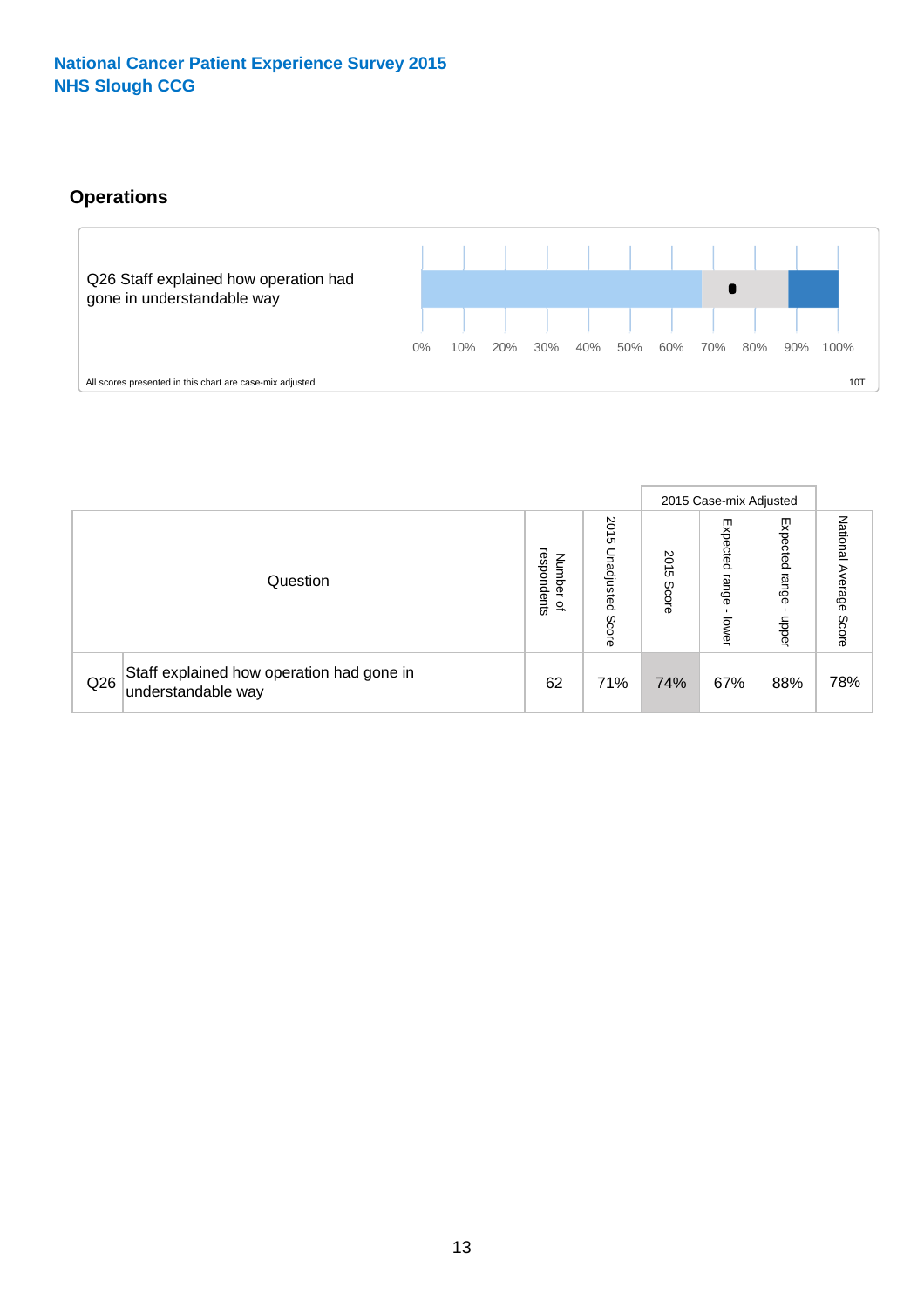# **Hospital care as an inpatient (Part 1 of 3)**



All scores presented in this chart are case-mix adjusted  $10T$ 

|                 |                                                                                           |                          |                          |               | 2015 Case-mix Adjusted                    |                                           |                        |
|-----------------|-------------------------------------------------------------------------------------------|--------------------------|--------------------------|---------------|-------------------------------------------|-------------------------------------------|------------------------|
|                 | Question                                                                                  | respondents<br>Number of | 2015<br>Unadjusted Score | 2015<br>Score | Expected range<br>$\blacksquare$<br>lower | Expected range<br>$\blacksquare$<br>nbber | National Average Score |
| Q28             | Groups of doctors or nurses did not talk in front of patient<br>as if they were not there | 65                       | 68%                      | 73%           | 72%                                       | 91%                                       | 81%                    |
| Q29             | Patient had confidence and trust in all doctors treating<br>them                          | 67                       | 82%                      | 83%           | 75%                                       | 93%                                       | 84%                    |
| Q30             | Patient's family or someone close definitely had<br>opportunity to talk to doctor         | 58                       | 71%                      | 73%           | 61%                                       | 84%                                       | 72%                    |
| Q <sub>31</sub> | Patient had confidence and trust in all ward nurses                                       | 68                       | 69%                      | 70%           | 62%                                       | 83%                                       | 72%                    |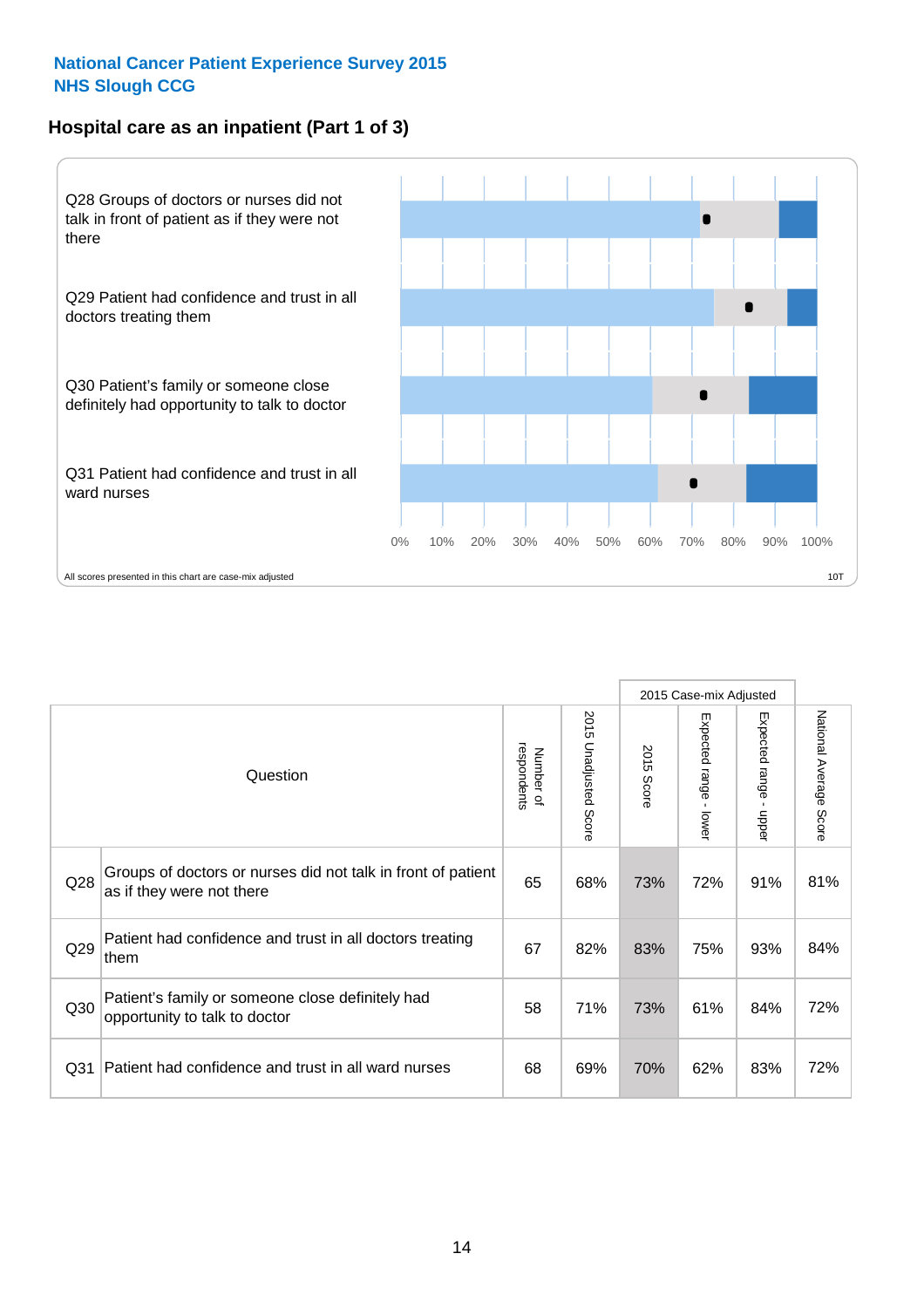# **Hospital care as an inpatient (Part 2 of 3)**



|                 | Question                                                                | respondents<br>Number of | 2015<br>Unadjusted<br>Score | 2015<br>Score | 2015 Case-mix Adjusted<br>Expected range - lower | Expected range -<br>nbbeu | National Average<br>Score |
|-----------------|-------------------------------------------------------------------------|--------------------------|-----------------------------|---------------|--------------------------------------------------|---------------------------|---------------------------|
| Q <sub>32</sub> | Always / nearly always enough nurses on duty                            | 67                       | 70%                         | 73%           | 55%                                              | 77%                       | 66%                       |
| Q <sub>33</sub> | All staff asked patient what name they preferred to be<br>called by     | 69                       | 72%                         | 74%           | 53%                                              | 80%                       | 67%                       |
| Q <sub>34</sub> | Always given enough privacy when discussing condition<br>or treatment   | 65                       | 80%                         | 81%           | 76%                                              | 93%                       | 85%                       |
| Q <sub>35</sub> | Patient was able to discuss worries or fears with staff<br>during visit | 52                       | 56%                         | 58%           | 38%                                              | 65%                       | 52%                       |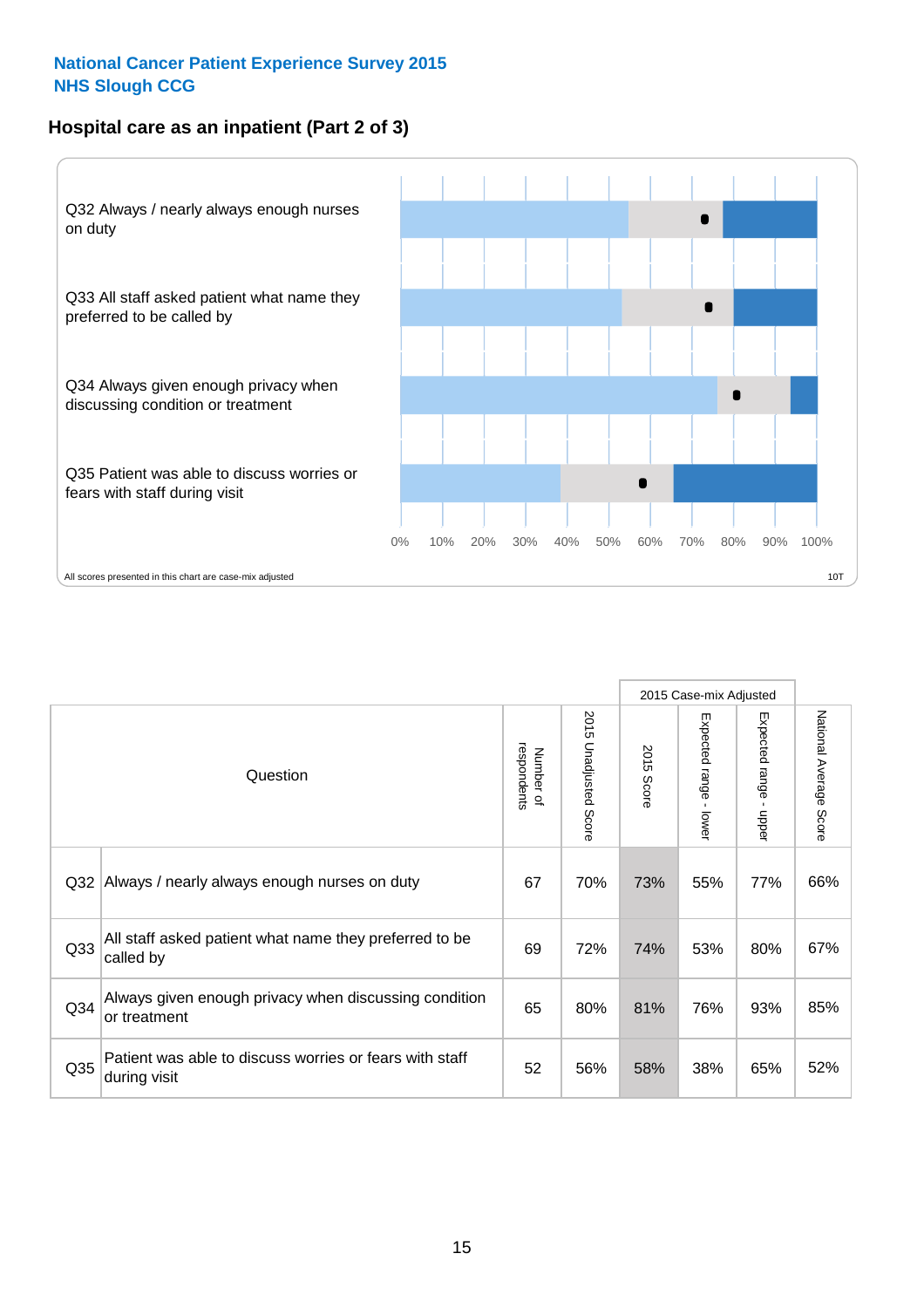# **Hospital care as an inpatient (Part 3 of 3)**



|                 |                                                                                     |                          |                                 |               | 2015 Case-mix Adjusted                    |                                           |                        |
|-----------------|-------------------------------------------------------------------------------------|--------------------------|---------------------------------|---------------|-------------------------------------------|-------------------------------------------|------------------------|
|                 | Question                                                                            | respondents<br>Number of | 2015<br><b>Unadjusted Score</b> | 2015<br>Score | Expected range<br>$\blacksquare$<br>lower | Expected range<br>$\blacksquare$<br>nbber | National Average Score |
| Q36             | Hospital staff definitely did everything to help control pain                       | 61                       | 82%                             | 85%           | 75%                                       | 93%                                       | 84%                    |
| Q <sub>37</sub> | Always treated with respect and dignity by staff                                    | 68                       | 78%                             | 79%           | 80%                                       | 95%                                       | 87%                    |
| Q38             | Given clear written information about what should / should<br>not do post discharge | 62                       | 84%                             | 84%           | 75%                                       | 93%                                       | 84%                    |
| Q39             | Staff told patient who to contact if worried post discharge                         | 67                       | 93%                             | 94%           | 88%                                       | 100%                                      | 94%                    |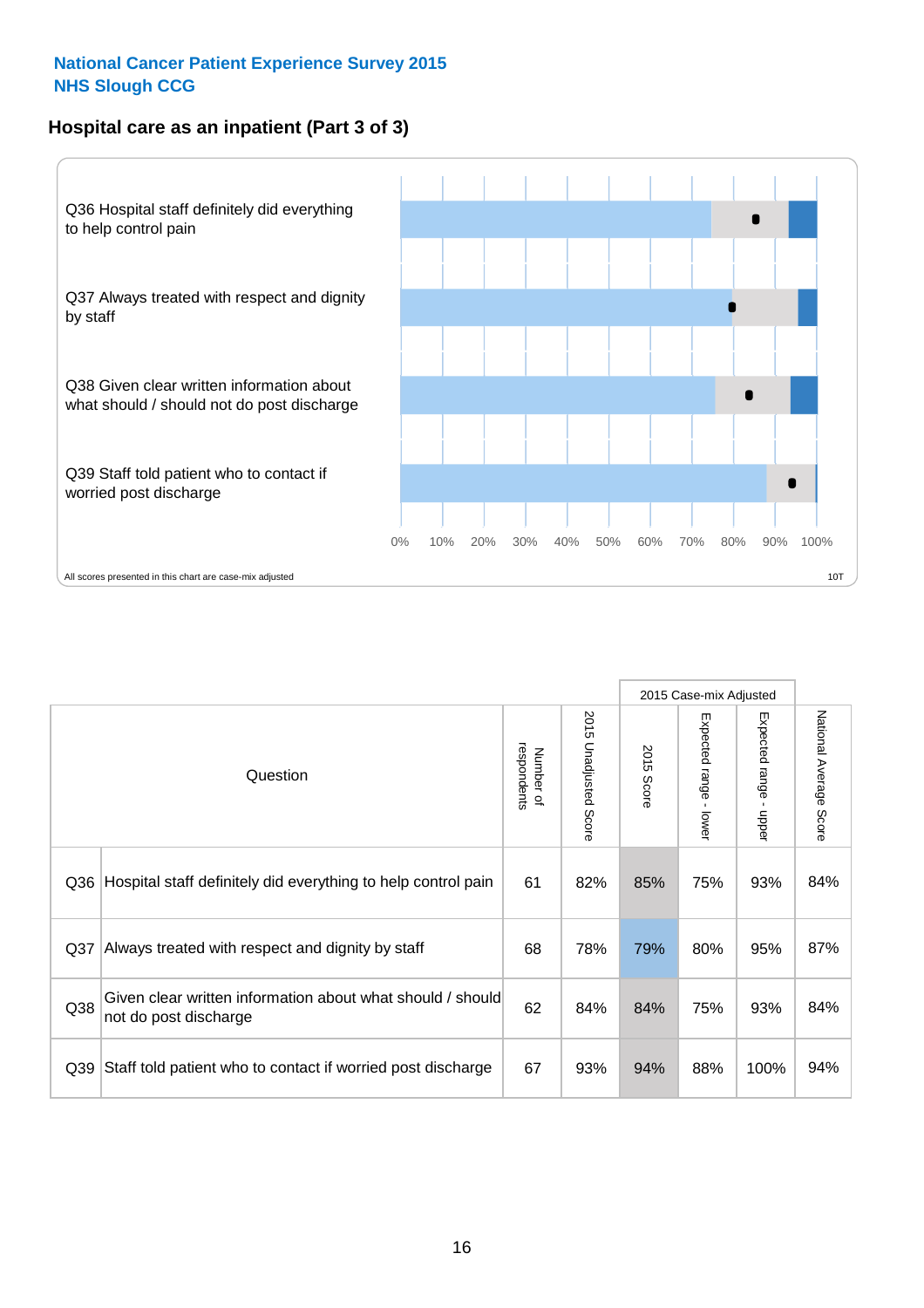# **Hospital care as a day patient / outpatient (Part 1 of 2)**



|     |                                                                                    |                          |                                 | 2015 Case-mix Adjusted |                                         |                                         |                        |
|-----|------------------------------------------------------------------------------------|--------------------------|---------------------------------|------------------------|-----------------------------------------|-----------------------------------------|------------------------|
|     | Question                                                                           | respondents<br>Number of | 2015<br><b>Unadjusted Score</b> | 2015<br><b>Score</b>   | Expected range<br>$\mathbf{r}$<br>lower | Expected range<br>$\mathbf{I}$<br>nbber | National Average Score |
| Q41 | Patient was able to discuss worries or fears with staff<br>during visit            | 78                       | 73%                             | 75%                    | 60%                                     | 80%                                     | 70%                    |
| Q42 | Doctor had the right notes and other documentation with<br>them                    | 94                       | 95%                             | 95%                    | 91%                                     | 100%                                    | 96%                    |
| Q44 | Beforehand patient had all information needed about<br>radiotherapy treatment      | 29                       | 79%                             | 80%                    | 73%                                     | 99%                                     | 86%                    |
| Q45 | Patient given understandable information about whether<br>radiotherapy was working | 29                       | 59%                             | 60%                    | 42%                                     | 77%                                     | 60%                    |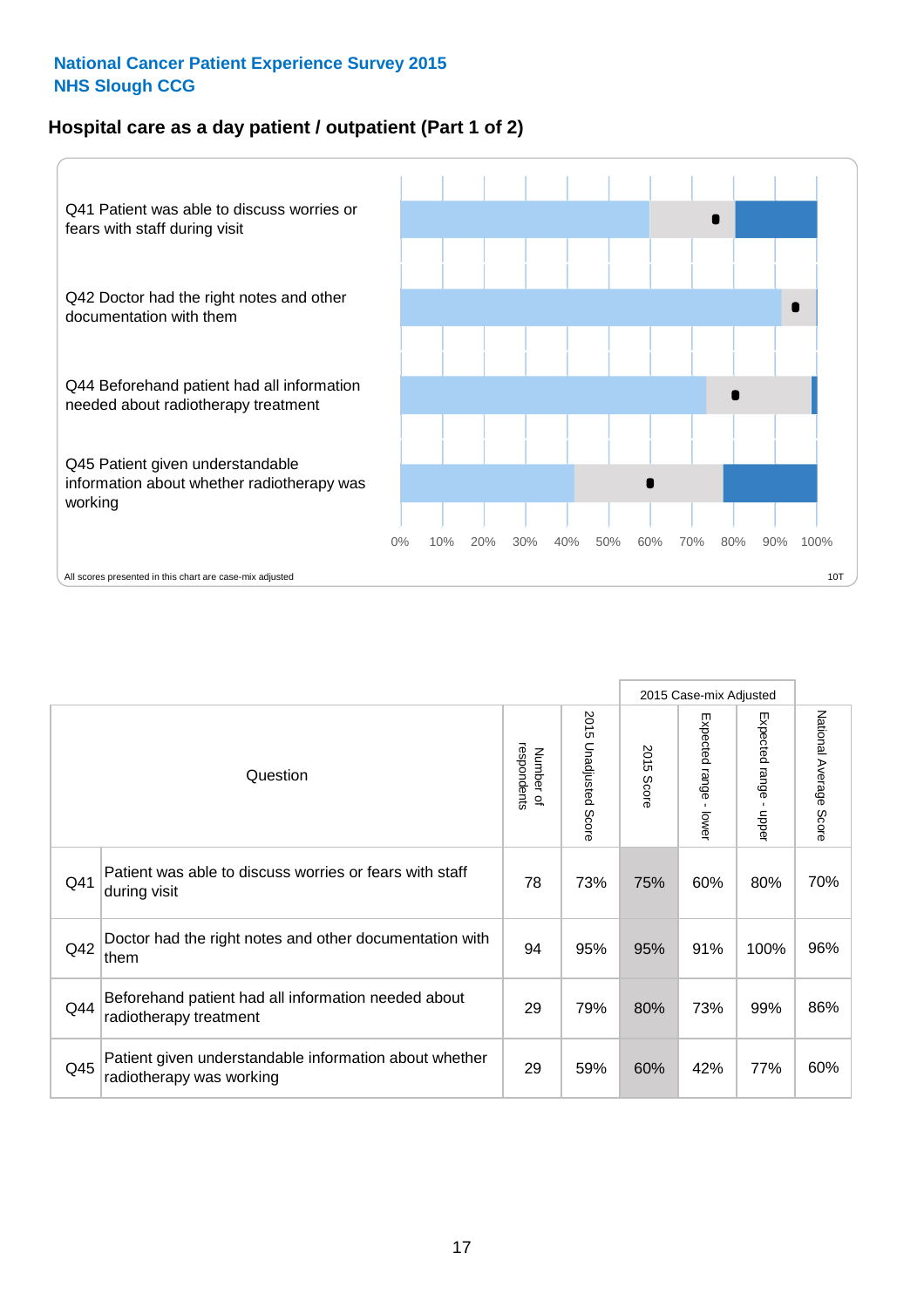# **Hospital care as a day patient / outpatient (Part 2 of 2)**



|     |                                                                                    |                                       |                             | 2015 Case-mix Adjusted |                             |                         |                           |
|-----|------------------------------------------------------------------------------------|---------------------------------------|-----------------------------|------------------------|-----------------------------|-------------------------|---------------------------|
|     | Question                                                                           | respondents<br>Number<br>$\mathbf{Q}$ | 2015<br>Unadjusted<br>Score | 2015<br>Score          | Expected<br>Irange<br>lower | Expected range<br>doper | National Average<br>Score |
| Q47 | Beforehand patient had all information needed about<br>chemotherapy treatment      | 56                                    | 86%                         | 86%                    | 75%                         | 94%                     | 84%                       |
| Q48 | Patient given understandable information about whether<br>chemotherapy was working | 51                                    | 78%                         | 79%                    | 55%                         | 81%                     | 68%                       |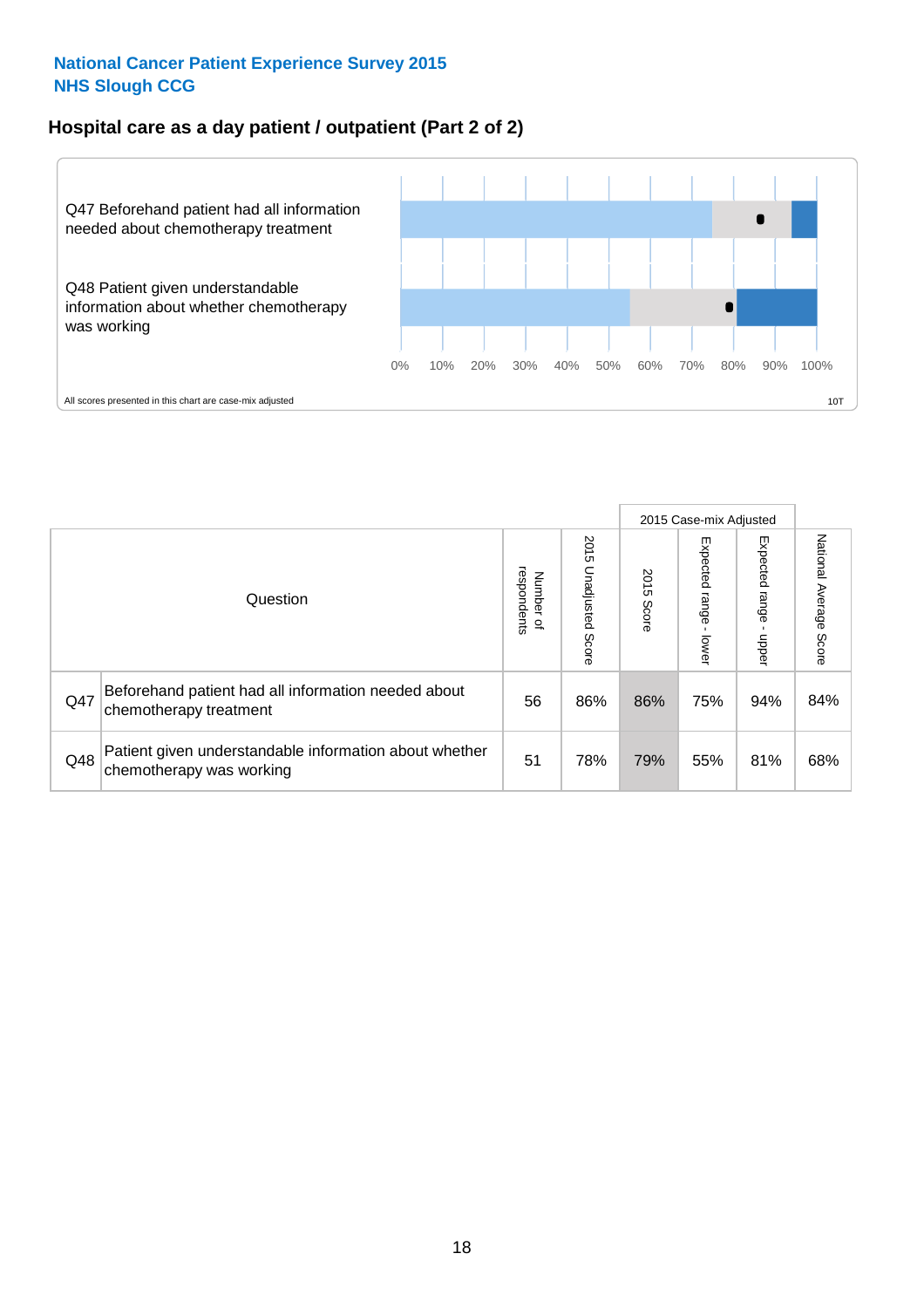#### **Home care and support**



All scores presented in this chart are case-mix adjusted

|     |                                                                                                     |                          |                       | 2015 Case-mix Adjusted |                              |                         |                                  |
|-----|-----------------------------------------------------------------------------------------------------|--------------------------|-----------------------|------------------------|------------------------------|-------------------------|----------------------------------|
|     | Question                                                                                            | respondents<br>Number of | 2015 Unadjusted Score | 2015<br>Score          | Expected<br>I range<br>lower | Expected range<br>nbber | National Average<br><b>Score</b> |
| Q49 | Hospital staff gave family or someone close all the<br>information needed to help with care at home | 93                       | 60%                   | 62%                    | 47%                          | 68%                     | 58%                              |
| Q50 | Patient definitely given enough support from health or<br>social services during treatment          | 67                       | 54%                   | 56%                    | 41%                          | 66%                     | 54%                              |
| Q51 | Patient definitely given enough support from health or<br>social services after treatment           | 47                       | 38%                   | 41%                    | 31%                          | 59%                     | 45%                              |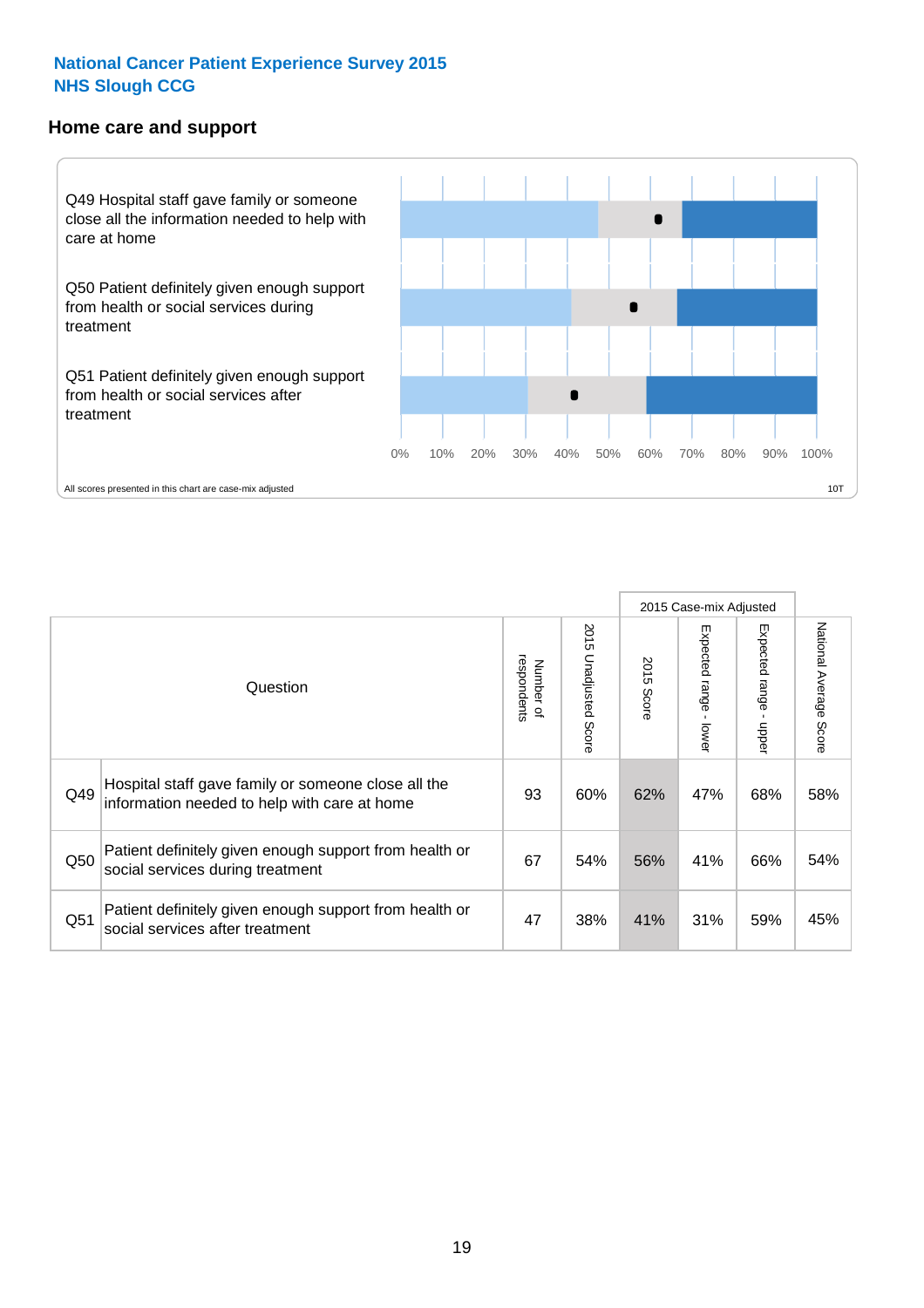# **Care from your general practice**



|     |                                                                           |                                              |                             | 2015 Case-mix Adjusted |                                    |                              |                           |
|-----|---------------------------------------------------------------------------|----------------------------------------------|-----------------------------|------------------------|------------------------------------|------------------------------|---------------------------|
|     | Question                                                                  | respondents<br>Number<br>$\overline{\sigma}$ | 2015<br>Unadjusted<br>Score | 2015<br>Score          | Expected<br><b>Irange</b><br>lower | Expected<br>  range<br>doper | National Average<br>Score |
| Q52 | GP given enough information about patient's condition<br>and treatment    | 104                                          | 96%                         | 97%                    | 91%                                | 99%                          | 95%                       |
| Q53 | Practice staff definitely did everything they could to<br>support patient | 86                                           | 63%                         | 64%                    | 52%                                | 73%                          | 63%                       |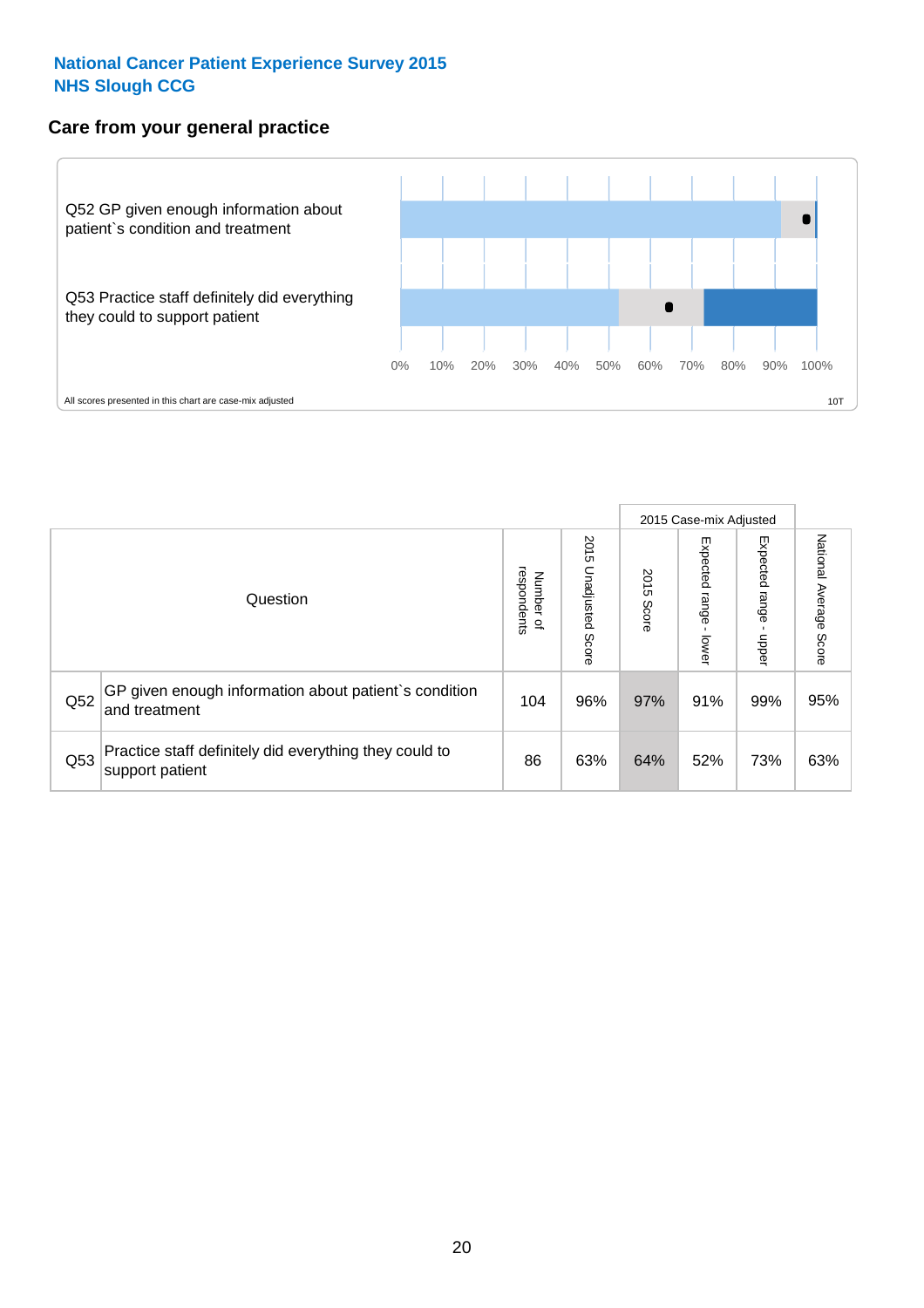# **Your overall NHS care (Part 1 of 2)**



|     |                                                                    |                          |                                 | 2015 Case-mix Adjusted |                                           |                           |                        |
|-----|--------------------------------------------------------------------|--------------------------|---------------------------------|------------------------|-------------------------------------------|---------------------------|------------------------|
|     | Question                                                           | respondents<br>Number of | 2015<br><b>Unadjusted Score</b> | 2015<br>Score          | Expected range<br>$\blacksquare$<br>lower | Expected range<br>- nbber | National Average Score |
| Q54 | Hospital and community staff always worked well together           | 113                      | 62%                             | 64%                    | 51%                                       | 70%                       | 61%                    |
| Q55 | Patient given a care plan                                          | 84                       | 43%                             | 40%                    | 23%                                       | 43%                       | 33%                    |
| Q56 | Overall the administration of the care was very good /<br>good     | 116                      | 85%                             | 86%                    | 83%                                       | 95%                       | 89%                    |
| Q57 | Length of time for attending clinics and appointments was<br>right | 112                      | 66%                             | 66%                    | 56%                                       | 76%                       | 66%                    |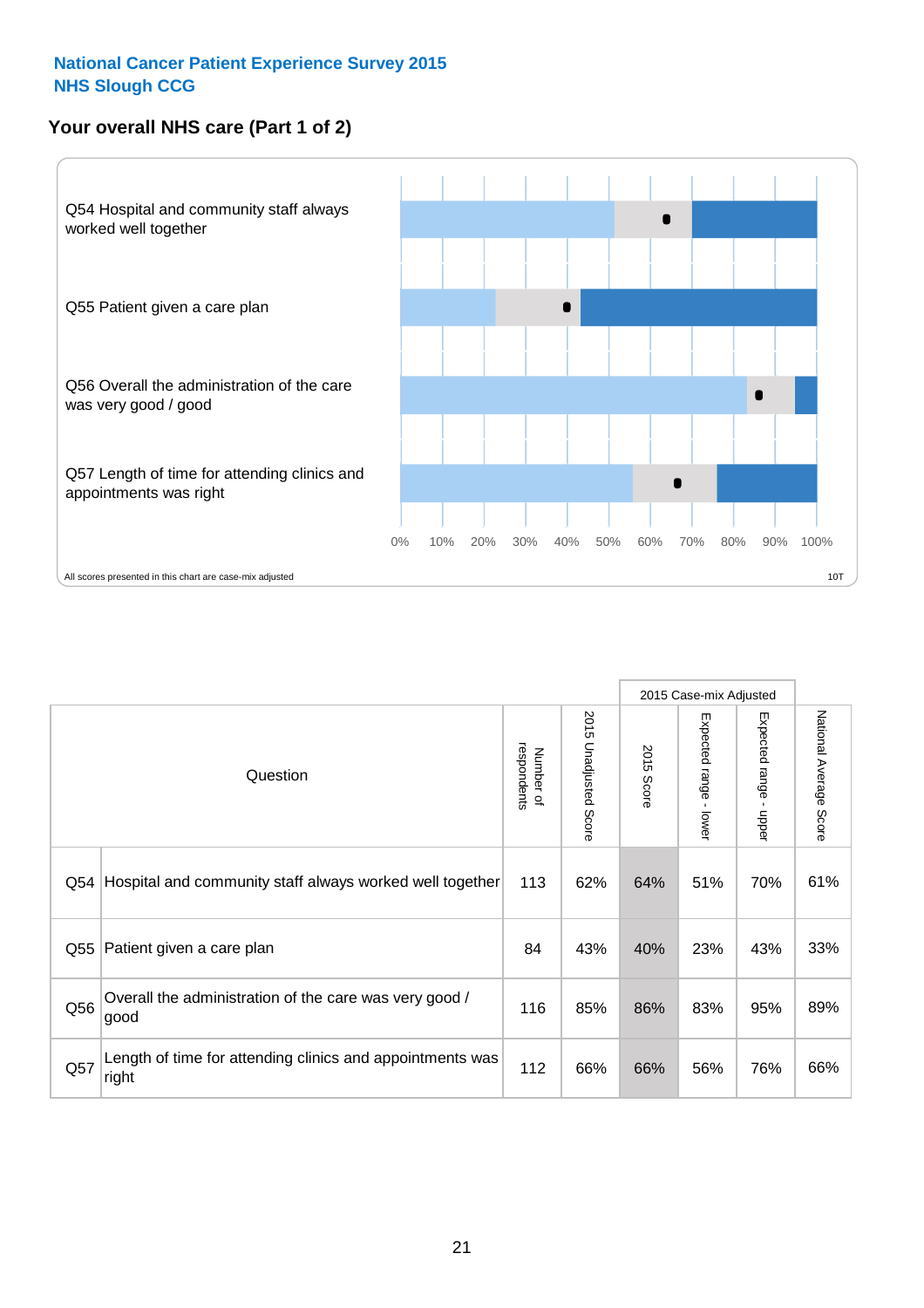# **Your overall NHS care (Part 2 of 2)**



|     |                                                       |                                              |                             |               | 2015 Case-mix Adjusted     |                            |                           |
|-----|-------------------------------------------------------|----------------------------------------------|-----------------------------|---------------|----------------------------|----------------------------|---------------------------|
|     | Question                                              | respondents<br>Number<br>$\overline{\sigma}$ | 2015<br>Unadjusted<br>Score | 2015<br>Score | Expected<br>range<br>lower | Expected<br>range<br>doper | National<br>Average Score |
| Q58 | Taking part in cancer research discussed with patient | 107                                          | 22%                         | 22%           | 18%                        | 38%                        | 28%                       |



|     |                                                                        |                                   |                             |               | 2015 Case-mix Adjusted                  |                                                       |                                |
|-----|------------------------------------------------------------------------|-----------------------------------|-----------------------------|---------------|-----------------------------------------|-------------------------------------------------------|--------------------------------|
|     | Question                                                               | respondents<br>Number<br>$\Omega$ | 2015<br>Unadjusted<br>Score | 2015<br>Score | OWer<br>limit<br>range<br>٩<br>expected | Upper<br>limit<br>range<br>$\overline{a}$<br>expected | National<br>I Average<br>Score |
| Q59 | Patient's average rating of care scored from very poor to<br>very good | 116                               | 8.4                         | 8.5           | 8.4                                     | 9.0                                                   | 8.7                            |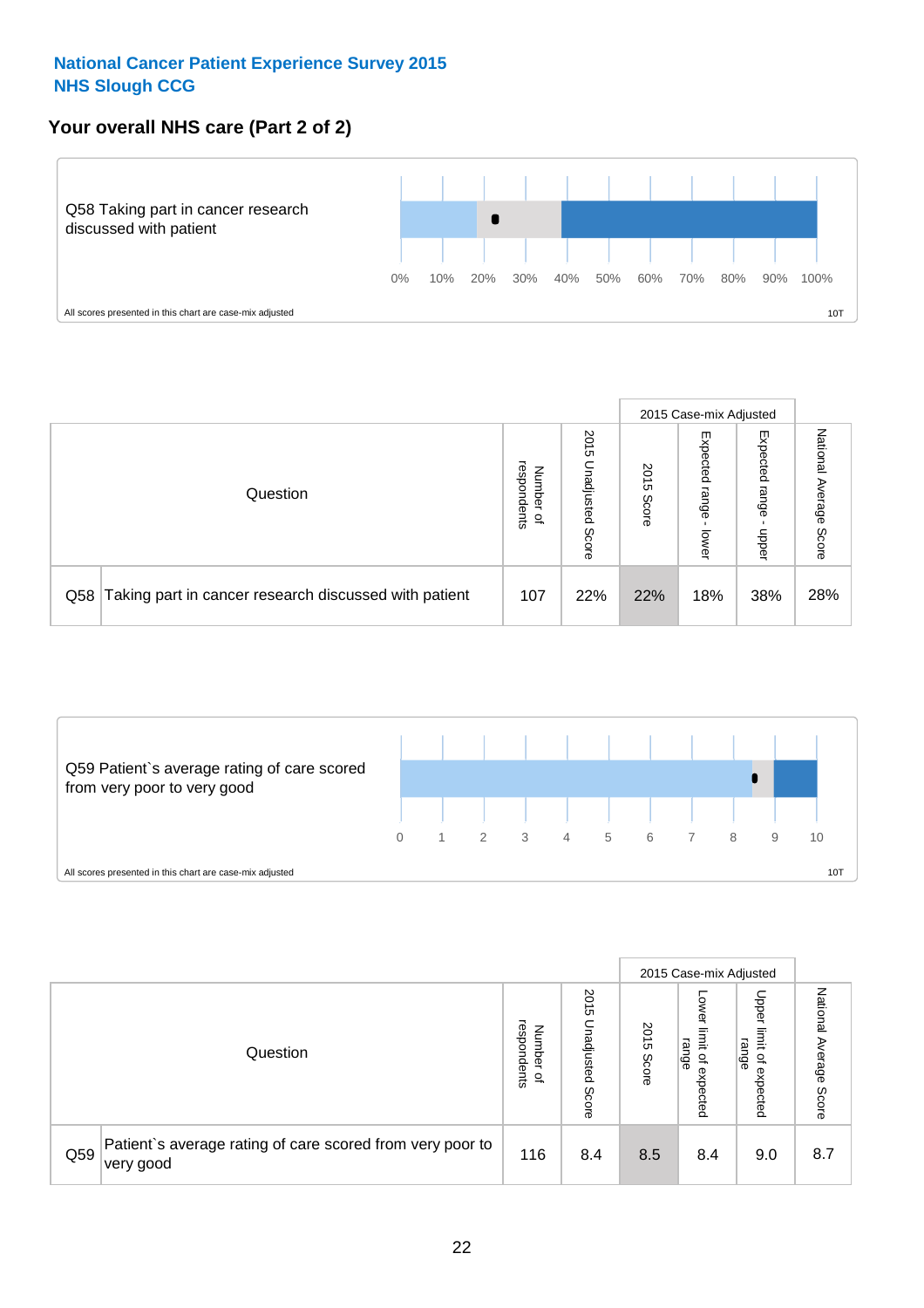# **Comparisons by tumour group for this CCG**

The following tables show the unadjusted CCG and the national percentage scores for each question broken down by tumour group. Where a cell in the table contains an asterisk this indicates that the number of patients in that group was below 21 and too small to display. Where a cell in the table contains "n.a." this indicates that there were no respondents for that tumour group.

# **Seeing your GP**

|                      | Q1. Saw GP once /<br>had to go to hospital | twice before being told | Q2. Patient thought<br>they were seen as<br>soon as necessary |                 |  |
|----------------------|--------------------------------------------|-------------------------|---------------------------------------------------------------|-----------------|--|
| <b>Cancer type</b>   | This CCG <sup>\$</sup>                     | <b>National</b>         | This CCG <sup>\$</sup>                                        | <b>National</b> |  |
| Brain / CNS          | n.a.                                       | 60%                     | n.a.                                                          | 77%             |  |
| <b>Breast</b>        | $\star$                                    | 93%                     | 80%                                                           | 88%             |  |
| Colorectal / LGT     | $\star$                                    | 72%                     | $\star$                                                       | 80%             |  |
| Gynaecological       | $\star$                                    | 75%                     | $\star$                                                       | 78%             |  |
| Haematological       | $\star$                                    | 64%                     | $\star$                                                       | 80%             |  |
| <b>Head and Neck</b> | $\star$                                    | 77%                     | $\star$                                                       | 79%             |  |
| Lung                 | $\star$                                    | 69%                     | $\star$                                                       | 83%             |  |
| Prostate             | $\star$                                    | 79%                     | $\star$                                                       | 85%             |  |
| Sarcoma              | n.a.                                       | 64%                     | $\star$                                                       | 69%             |  |
| Skin                 | $\star$                                    | 91%                     | $\star$                                                       | 87%             |  |
| <b>Upper Gastro</b>  | $\star$                                    | 70%                     | $\star$                                                       | 78%             |  |
| Urological           | $\star$                                    | 81%                     | $\star$                                                       | 84%             |  |
| Other                | $\star$                                    | 70%                     | $\star$                                                       | 78%             |  |
| <b>All Cancers</b>   | 75%                                        | 76%                     | 78%                                                           | 82%             |  |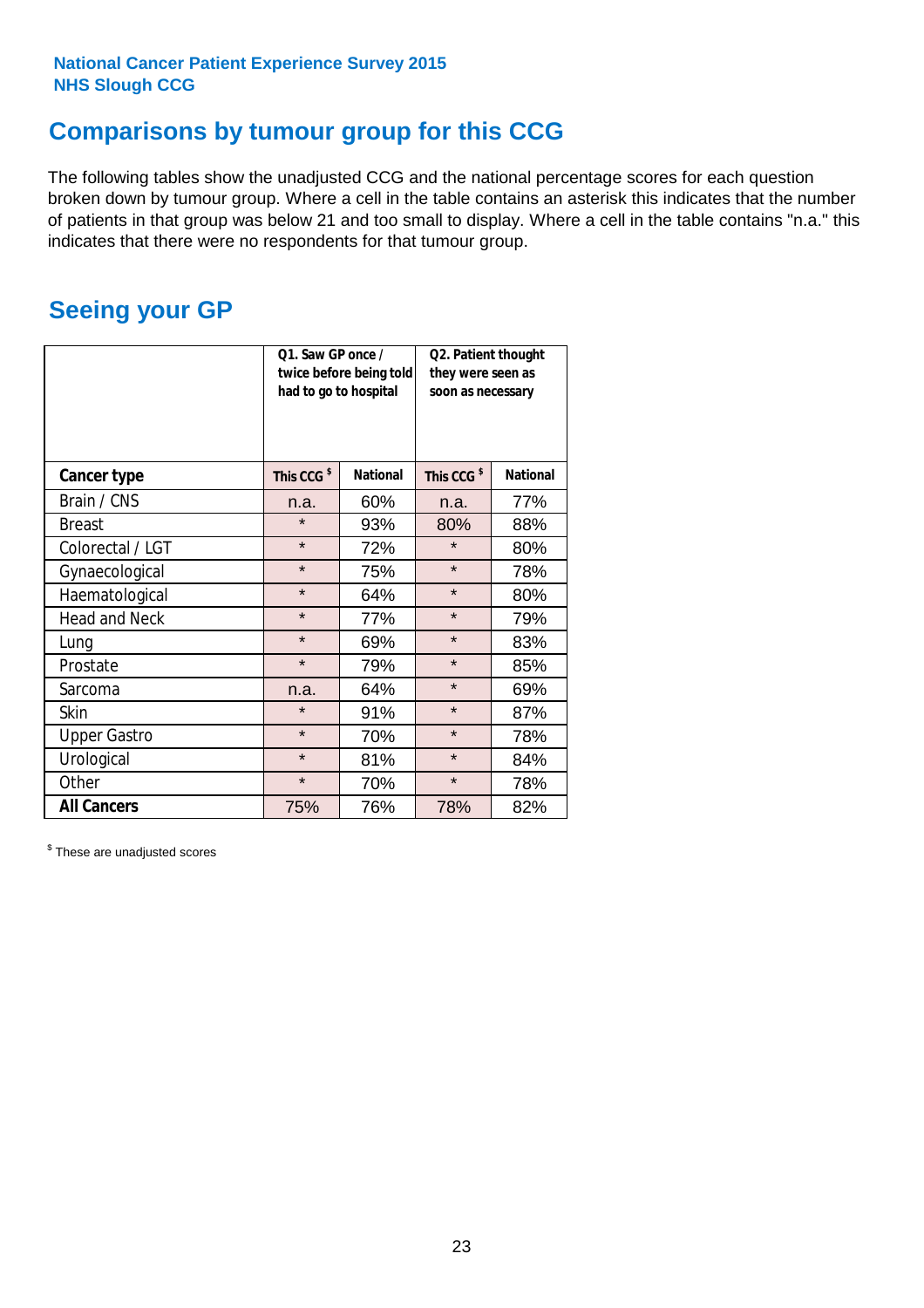# **Diagnostic tests**

|                      | be done was about<br>right | Q6. The length of time<br>waiting for the test to | Q7. Given complete<br>explanation of test<br>results in<br>understandable way |                 |  |  |
|----------------------|----------------------------|---------------------------------------------------|-------------------------------------------------------------------------------|-----------------|--|--|
| <b>Cancer type</b>   | This CCG <sup>\$</sup>     | <b>National</b>                                   | This CCG <sup>\$</sup>                                                        | <b>National</b> |  |  |
| Brain / CNS          | n.a.                       | 87%                                               | n.a.                                                                          | 69%             |  |  |
| <b>Breast</b>        | 88%                        | 90%                                               | 70%                                                                           | 82%             |  |  |
| Colorectal / LGT     | $\star$                    | 86%                                               | $\star$                                                                       | 81%             |  |  |
| Gynaecological       | $\star$                    | 84%                                               | $\star$                                                                       | 76%             |  |  |
| Haematological       | $\star$                    | 87%                                               | $\star$                                                                       | 76%             |  |  |
| <b>Head and Neck</b> | $\star$                    | 84%                                               | $\star$                                                                       | 77%             |  |  |
| Lung                 | $\star$                    | 87%                                               | $\star$                                                                       | 78%             |  |  |
| Prostate             | $\star$                    | 85%                                               | $\star$                                                                       | 79%             |  |  |
| Sarcoma              | $\star$                    | 81%                                               | $\star$                                                                       | 77%             |  |  |
| Skin                 | $\star$                    | 89%                                               | $\star$                                                                       | 85%             |  |  |
| <b>Upper Gastro</b>  | $\star$                    | 83%                                               | $\star$                                                                       | 77%             |  |  |
| Urological           | $\star$                    | 85%                                               | $\star$                                                                       | 78%             |  |  |
| Other                | $\star$<br>85%             |                                                   | $\star$                                                                       | 76%             |  |  |
| <b>All Cancers</b>   | 85%                        | 87%                                               | 75%                                                                           | 79%             |  |  |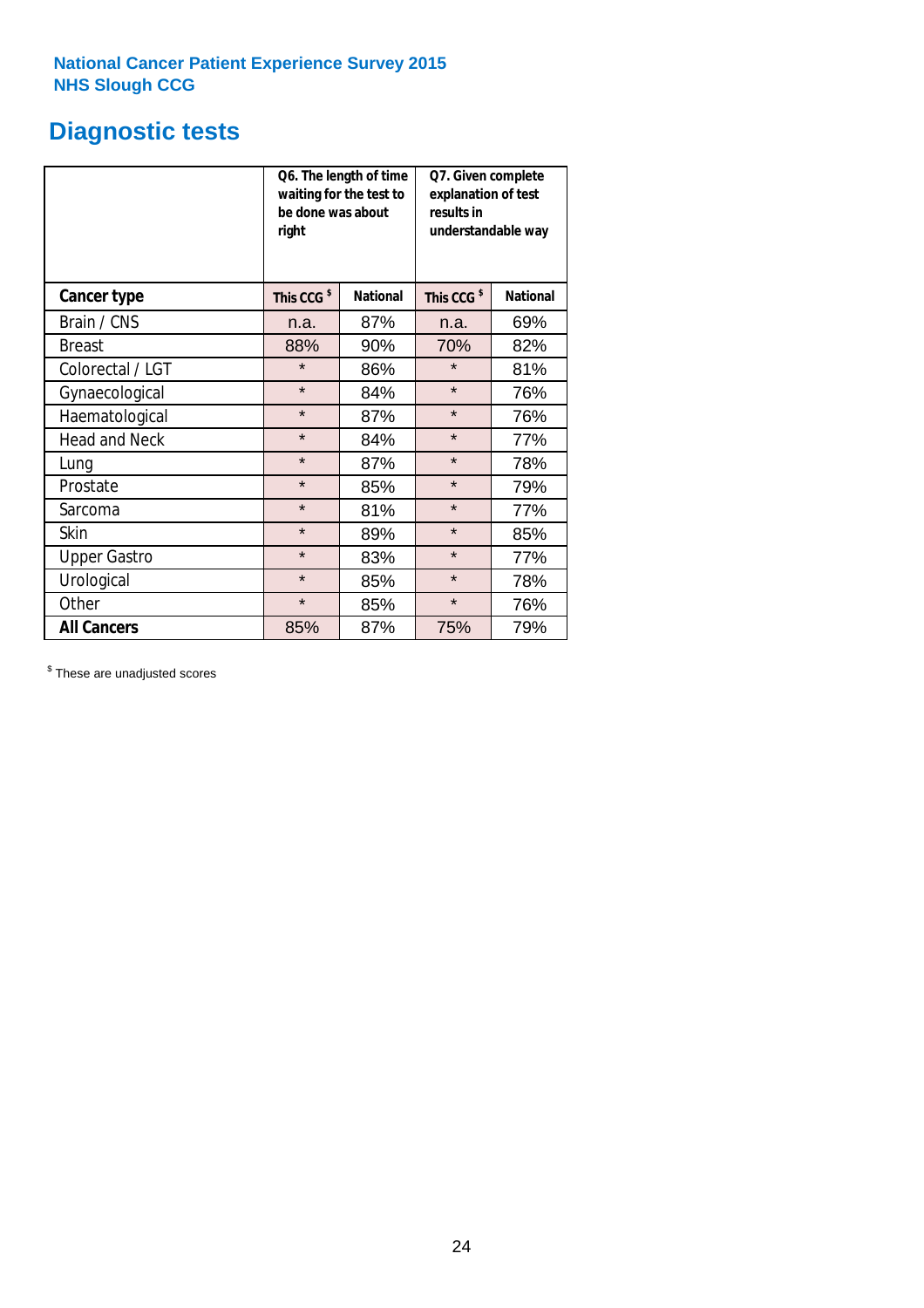# **Finding out what was wrong with you**

|                      | Q8. Patient told they<br>could bring a family<br>member or friend<br>when first told they<br>had cancer |                 | Q9. Patient felt they<br>were told sensitively<br>that they had cancer |                 | Q10. Patient<br>completely understood<br>the explanation of<br>what was wrong |                 | Q11. Patient given<br>easy to understand<br>written information<br>about the type of<br>cancer they had |                 |
|----------------------|---------------------------------------------------------------------------------------------------------|-----------------|------------------------------------------------------------------------|-----------------|-------------------------------------------------------------------------------|-----------------|---------------------------------------------------------------------------------------------------------|-----------------|
| Cancer type          | This CCG <sup>\$</sup>                                                                                  | <b>National</b> | This CCG <sup>\$</sup>                                                 | <b>National</b> | This CCG <sup>\$</sup>                                                        | <b>National</b> | This CCG <sup>\$</sup>                                                                                  | <b>National</b> |
| Brain / CNS          | n.a.                                                                                                    | 85%             | n.a.                                                                   | 79%             | n.a.                                                                          | 60%             | n.a.                                                                                                    | 62%             |
| <b>Breast</b>        | 80%                                                                                                     | 83%             | 85%                                                                    | 88%             | 78%                                                                           | 78%             | 69%                                                                                                     | 76%             |
| Colorectal / LGT     | $\star$                                                                                                 | 83%             | $\star$                                                                | 85%             | $\star$                                                                       | 79%             | $\star$                                                                                                 | 71%             |
| Gynaecological       | $\star$                                                                                                 | 75%             | $\star$                                                                | 83%             | $\star$                                                                       | 73%             | $\star$                                                                                                 | 69%             |
| Haematological       | $\star$                                                                                                 | 75%             | 76%                                                                    | 83%             | $\star$                                                                       | 60%             | $\star$                                                                                                 | 74%             |
| <b>Head and Neck</b> | $\star$                                                                                                 | 73%             | $\star$                                                                | 85%             | $\star$                                                                       | 75%             | $\star$                                                                                                 | 61%             |
| Lung                 | $\star$                                                                                                 | 80%             | $\star$                                                                | 83%             | $\star$                                                                       | 75%             | $\star$                                                                                                 | 66%             |
| Prostate             | $\star$                                                                                                 | 80%             | $\star$                                                                | 84%             | $\star$                                                                       | 78%             | $\star$                                                                                                 | 80%             |
| Sarcoma              | $\star$                                                                                                 | 77%             | $\star$                                                                | 82%             | $\star$                                                                       | 63%             | $\star$                                                                                                 | 61%             |
| Skin                 | $\star$                                                                                                 | 71%             | $\star$                                                                | 90%             | $\star$                                                                       | 83%             | $\star$                                                                                                 | 84%             |
| <b>Upper Gastro</b>  | $\star$                                                                                                 | 79%             | $\star$                                                                | 79%             | $\star$                                                                       | 72%             | $\star$                                                                                                 | 64%             |
| Urological           | $\star$                                                                                                 | 74%             | $\star$                                                                | 82%             | $\star$                                                                       | 76%             | $\star$                                                                                                 | 71%             |
| Other                | $\star$                                                                                                 | 77%             | $\star$                                                                | 82%             | $\star$                                                                       | 72%             | $\star$                                                                                                 | 61%             |
| <b>All Cancers</b>   | 76%                                                                                                     | 79%             | 81%                                                                    | 84%             | 78%                                                                           | 73%             | 75%                                                                                                     | 72%             |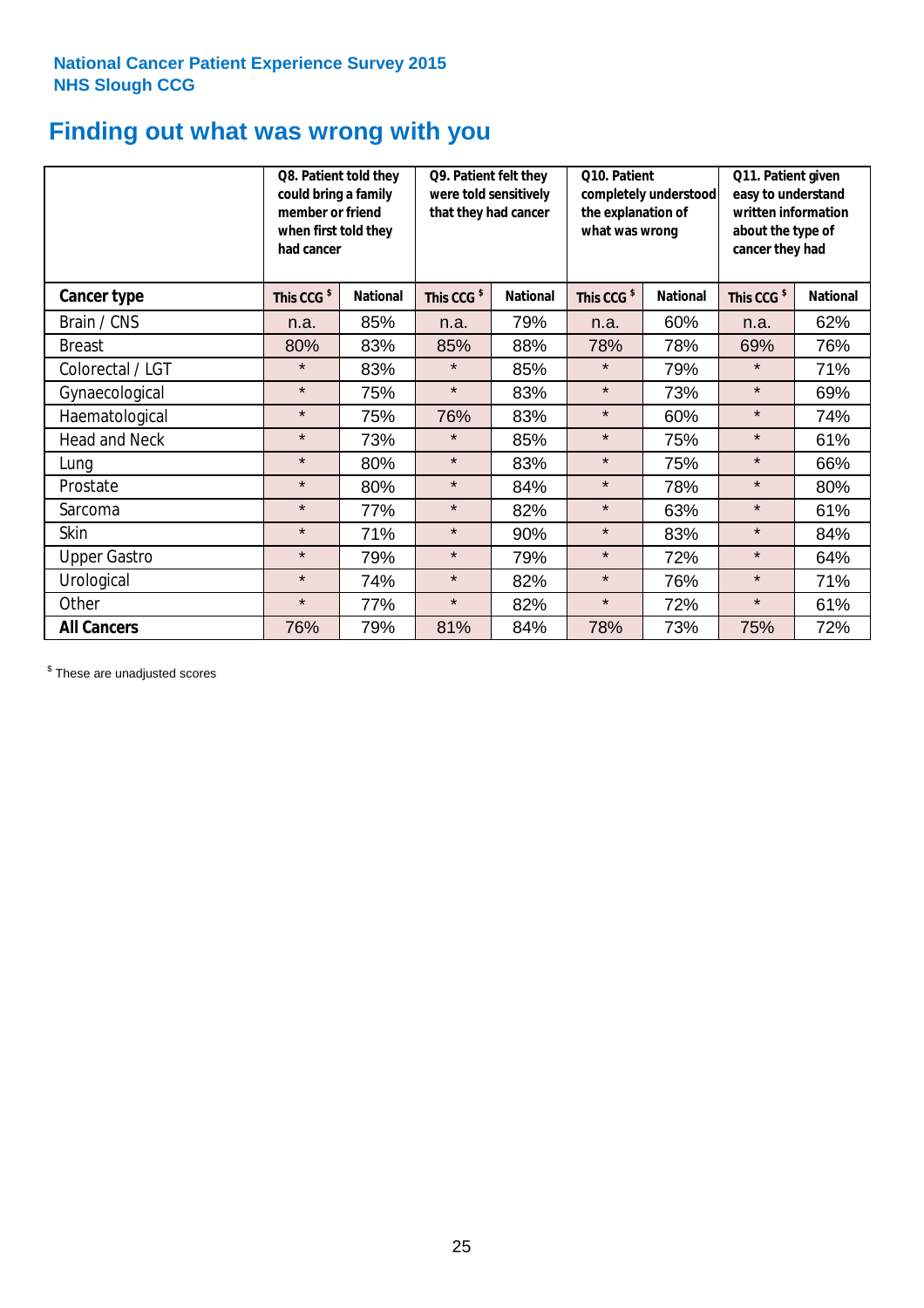# **Deciding the best treatment for you**

|                      | treatment options<br>were completely<br>explained | Q12. Patient felt that | Q13. Possible side<br>understandable way | effects explained in an | Q14. Patient given<br>practical advice and<br>support in dealing with<br>side effects of<br>treatment |                 |  |
|----------------------|---------------------------------------------------|------------------------|------------------------------------------|-------------------------|-------------------------------------------------------------------------------------------------------|-----------------|--|
| Cancer type          | This CCG <sup>\$</sup>                            | <b>National</b>        | This CCG <sup>\$</sup>                   | <b>National</b>         | This CCG <sup>\$</sup>                                                                                | <b>National</b> |  |
| Brain / CNS          | n.a.                                              | 80%                    | n.a.                                     | 71%                     | n.a.                                                                                                  | 62%             |  |
| <b>Breast</b>        | 84%                                               | 84%                    | 81%                                      | 76%                     | 63%                                                                                                   | 69%             |  |
| Colorectal / LGT     | $\star$                                           | 85%                    | $\star$                                  | 75%                     | $\star$                                                                                               | 68%             |  |
| Gynaecological       | $\star$                                           | 84%                    | $\star$                                  | 76%                     | $\star$                                                                                               | 68%             |  |
| Haematological       | $\star$                                           | 81%                    | $\star$                                  | 69%                     | $\star$                                                                                               | 65%             |  |
| <b>Head and Neck</b> | $\star$                                           | 85%                    | $\star$                                  | 72%                     | $\star$                                                                                               | 67%             |  |
| Lung                 | $\star$                                           | 84%                    | $\star$                                  | 74%                     | $\star$                                                                                               | 69%             |  |
| Prostate             | $\star$                                           | 80%                    | $\star$                                  | 71%                     | $\star$                                                                                               | 61%             |  |
| Sarcoma              | n.a.                                              | 82%                    | $\star$                                  | 75%                     | $\star$                                                                                               | 66%             |  |
| Skin                 | $\star$                                           | 88%                    | $\star$                                  | 75%                     | $\star$                                                                                               | 74%             |  |
| <b>Upper Gastro</b>  | $\star$                                           | 83%                    | $\star$                                  | 72%                     | $\star$                                                                                               | 66%             |  |
| Urological           | $\star$                                           | 80%                    | $\star$                                  | 69%                     | $\star$                                                                                               | 61%             |  |
| Other                | $\star$                                           | 80%                    | $\star$                                  | 72%                     | $\star$                                                                                               | 64%             |  |
| <b>All Cancers</b>   | 78%                                               | 83%                    | 73%                                      | 73%                     | 68%                                                                                                   | 66%             |  |

|                      | in the future          | Q15. Patient definitely<br>told about side effects<br>that could affect them | Q16. Patient definitely<br>involved in decisions<br>about care and<br>treatment |                 |  |
|----------------------|------------------------|------------------------------------------------------------------------------|---------------------------------------------------------------------------------|-----------------|--|
| <b>Cancer type</b>   | This CCG <sup>\$</sup> | <b>National</b>                                                              | This CCG <sup>\$</sup>                                                          | <b>National</b> |  |
| Brain / CNS          | n.a.                   | 56%                                                                          | n.a.                                                                            | 74%             |  |
| <b>Breast</b>        | 68%                    | 55%                                                                          | 71%                                                                             | 79%             |  |
| Colorectal / LGT     | $\star$                | 56%                                                                          | $\star$                                                                         | 79%             |  |
| Gynaecological       | $\star$<br>54%         |                                                                              | $\star$                                                                         | 76%             |  |
| Haematological       | $\star$                | 50%                                                                          | $\star$                                                                         | 77%             |  |
| <b>Head and Neck</b> | $\star$                | 58%                                                                          | $\star$                                                                         | 76%             |  |
| Lung                 | $\star$                | 54%                                                                          | $\star$                                                                         | 78%             |  |
| Prostate             | $\star$                | 63%                                                                          | $\star$                                                                         | 79%             |  |
| Sarcoma              | $\star$                | 54%                                                                          | $\star$                                                                         | 77%             |  |
| Skin                 | $\star$                | 66%                                                                          | $\star$                                                                         | 86%             |  |
| <b>Upper Gastro</b>  | $\star$                | 53%                                                                          | $\star$                                                                         | 77%             |  |
| Urological           | $\star$                | 52%                                                                          | $\star$                                                                         | 75%             |  |
| Other                | $\star$                | 51%                                                                          | $\star$                                                                         | 75%             |  |
| <b>All Cancers</b>   | 56%                    | 54%                                                                          | 78%                                                                             | 78%             |  |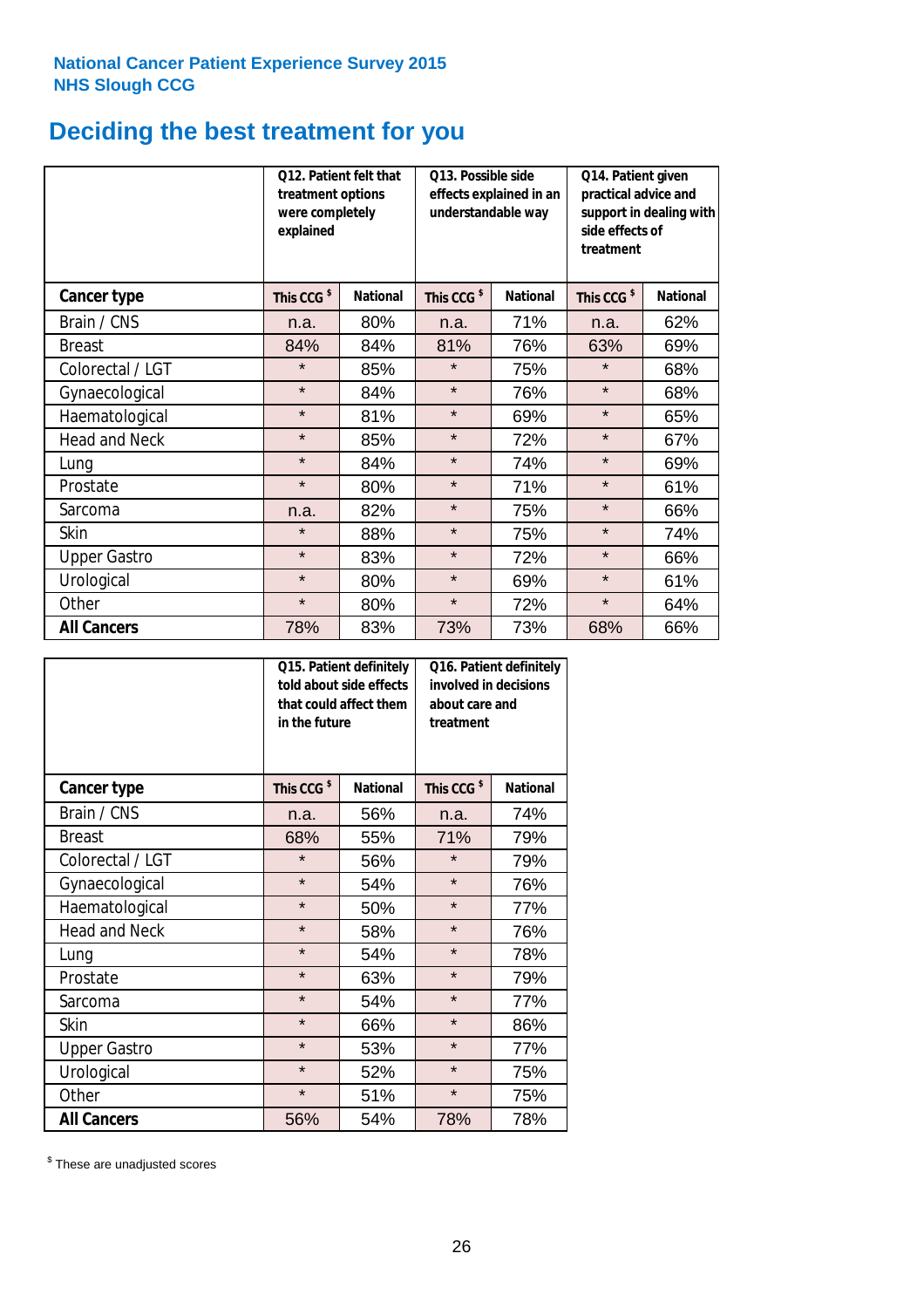# **Clinical Nurse Specialist**

|                      | would support them<br>through their<br>treatment | Q17. Patient given the<br>name of the CNS who | Q18. Patient found it<br>easy to contact their<br><b>CNS</b> |                 | <b>Q19. Get</b><br>understandable<br>answers to important<br>questions all or most<br>of the time |                 |
|----------------------|--------------------------------------------------|-----------------------------------------------|--------------------------------------------------------------|-----------------|---------------------------------------------------------------------------------------------------|-----------------|
| <b>Cancer type</b>   | This CCG <sup>\$</sup>                           | <b>National</b>                               | This CCG <sup>\$</sup>                                       | <b>National</b> | This CCG <sup>\$</sup>                                                                            | <b>National</b> |
| Brain / CNS          | n.a.                                             | 95%                                           | n.a.                                                         | 84%             | n.a.                                                                                              | 85%             |
| <b>Breast</b>        | 100%                                             | 94%                                           | 85%                                                          | 85%             | 74%                                                                                               | 88%             |
| Colorectal / LGT     | $\star$                                          | 91%                                           | $\star$                                                      | 88%             | $\star$                                                                                           | 90%             |
| Gynaecological       | $\star$                                          | 93%                                           | $\star$                                                      | 86%             | $\star$                                                                                           | 87%             |
| Haematological       | $\star$                                          | 89%                                           | $\star$                                                      | 89%             | $\star$                                                                                           | 90%             |
| <b>Head and Neck</b> | $\star$                                          | 88%                                           | $\star$                                                      | 86%             | $\star$                                                                                           | 88%             |
| Lung                 | $\star$                                          | 93%                                           | $\star$                                                      | 89%             | $\star$                                                                                           | 89%             |
| Prostate             | $\star$                                          | 89%                                           | $\star$                                                      | 83%             | $\star$                                                                                           | 88%             |
| Sarcoma              | $\star$                                          | 87%                                           | $\star$                                                      | 86%             | $\star$                                                                                           | 88%             |
| Skin                 | $\star$                                          | 88%                                           | $\star$                                                      | 90%             | $\star$                                                                                           | 92%             |
| <b>Upper Gastro</b>  | $\star$                                          | 92%                                           | $\star$                                                      | 87%             | $\star$                                                                                           | 88%             |
| Urological           | $\star$                                          | 80%                                           | $\star$                                                      | 85%             | $\star$                                                                                           | 88%             |
| Other                | $\star$                                          | 86%                                           | $\star$                                                      | 86%             | $\star$                                                                                           | 87%             |
| <b>All Cancers</b>   | 90%                                              | 90%                                           | 85%                                                          | 87%             | 82%                                                                                               | 88%             |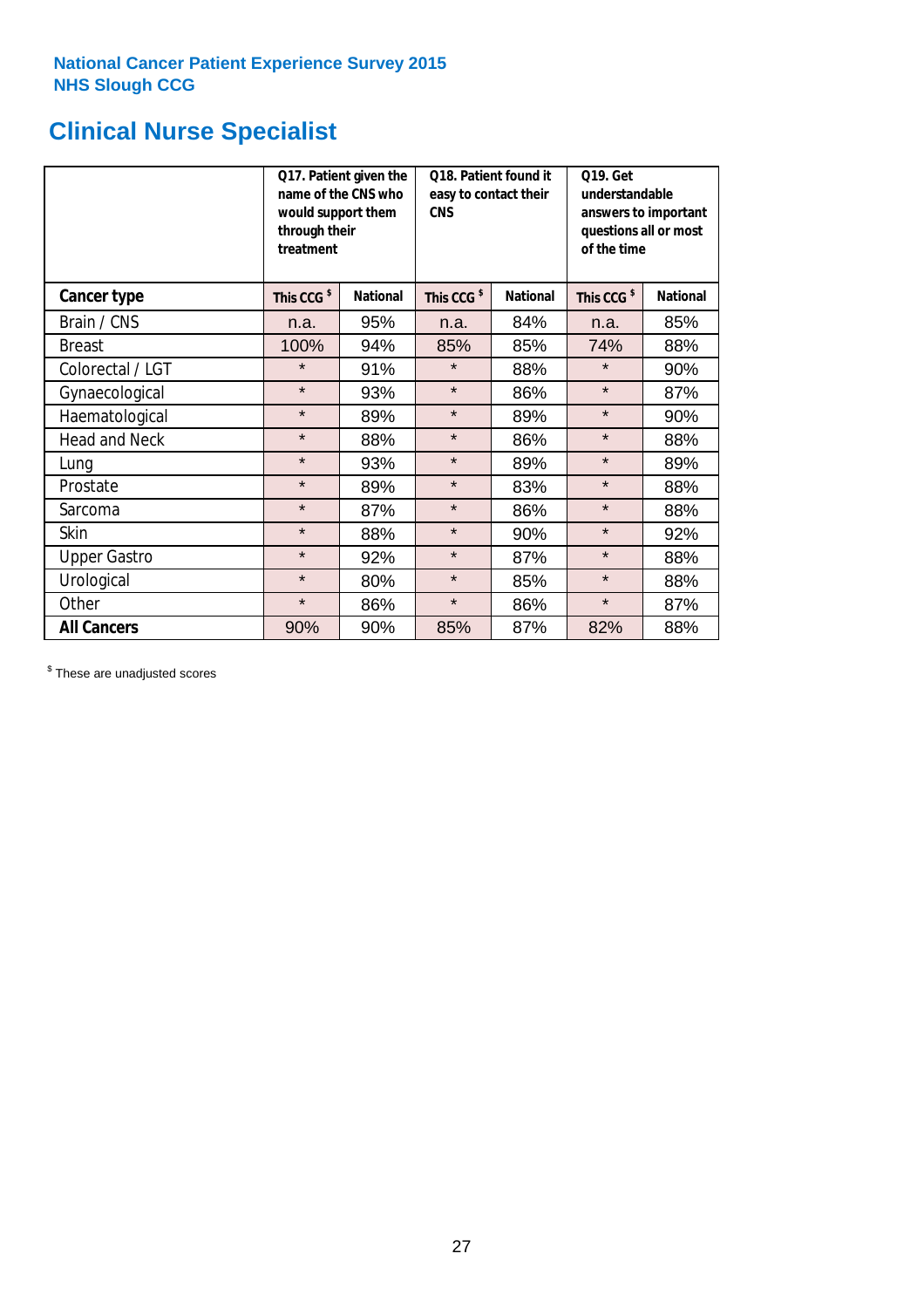# **Support for people with cancer**

|                      | Q20. Hospital staff<br>gave information | about support groups | Q21. Hospital staff<br>gave information<br>about impact cancer<br>could have on day to<br>day activities |                 | Q22. Hospital staff<br>gave information on<br>getting financial help |                 | Q23. Hospital staff told<br>patient they could get<br>free prescriptions |                 |
|----------------------|-----------------------------------------|----------------------|----------------------------------------------------------------------------------------------------------|-----------------|----------------------------------------------------------------------|-----------------|--------------------------------------------------------------------------|-----------------|
| Cancer type          | This CCG <sup>\$</sup>                  | <b>National</b>      | This CCG <sup>\$</sup>                                                                                   | <b>National</b> | This CCG <sup>\$</sup>                                               | <b>National</b> | This CCG <sup>\$</sup>                                                   | <b>National</b> |
| Brain / CNS          | n.a.                                    | 85%                  | n.a.                                                                                                     | 80%             | n.a.                                                                 | 72%             | n.a.                                                                     | 79%             |
| <b>Breast</b>        | 71%                                     | 88%                  | $\star$                                                                                                  | 85%             | $\star$                                                              | 60%             | $\star$                                                                  | 80%             |
| Colorectal / LGT     | $\star$                                 | 82%                  | $\star$                                                                                                  | 82%             | $\star$                                                              | 52%             | $\star$                                                                  | 83%             |
| Gynaecological       | $\star$                                 | 83%                  | $\star$                                                                                                  | 81%             | $\star$                                                              | 58%             | $\star$                                                                  | 76%             |
| Haematological       | $\star$                                 | 82%                  | $\star$                                                                                                  | 82%             | $\star$                                                              | 56%             | $\star$                                                                  | 86%             |
| <b>Head and Neck</b> | $\star$                                 | 83%                  | $\star$                                                                                                  | 80%             | $\star$                                                              | 55%             | $\star$                                                                  | 80%             |
| Lung                 | $\star$                                 | 82%                  | $\star$                                                                                                  | 80%             | $\star$                                                              | 68%             | $\star$                                                                  | 85%             |
| Prostate             | $\star$                                 | 85%                  | $\star$                                                                                                  | 81%             | $\star$                                                              | 41%             | $\star$                                                                  | 76%             |
| Sarcoma              | $\star$                                 | 82%                  | $\star$                                                                                                  | 80%             | $\star$                                                              | 57%             | $\star$                                                                  | 75%             |
| Skin                 | $\star$                                 | 85%                  | $\star$                                                                                                  | 85%             | n.a.                                                                 | 51%             | n.a.                                                                     | 65%             |
| <b>Upper Gastro</b>  | $\star$                                 | 82%                  | $\star$                                                                                                  | 78%             | $\star$                                                              | 57%             | $\star$                                                                  | 83%             |
| Urological           | $\star$                                 | 71%                  | $\star$                                                                                                  | 70%             | $\star$                                                              | 33%             | $\star$                                                                  | 69%             |
| Other                | $\star$                                 | 80%                  | $\star$                                                                                                  | 77%             | $\star$                                                              | 53%             | $\star$                                                                  | 79%             |
| <b>All Cancers</b>   | 74%                                     | 83%                  | 73%                                                                                                      | 81%             | 41%                                                                  | 55%             | 71%                                                                      | 80%             |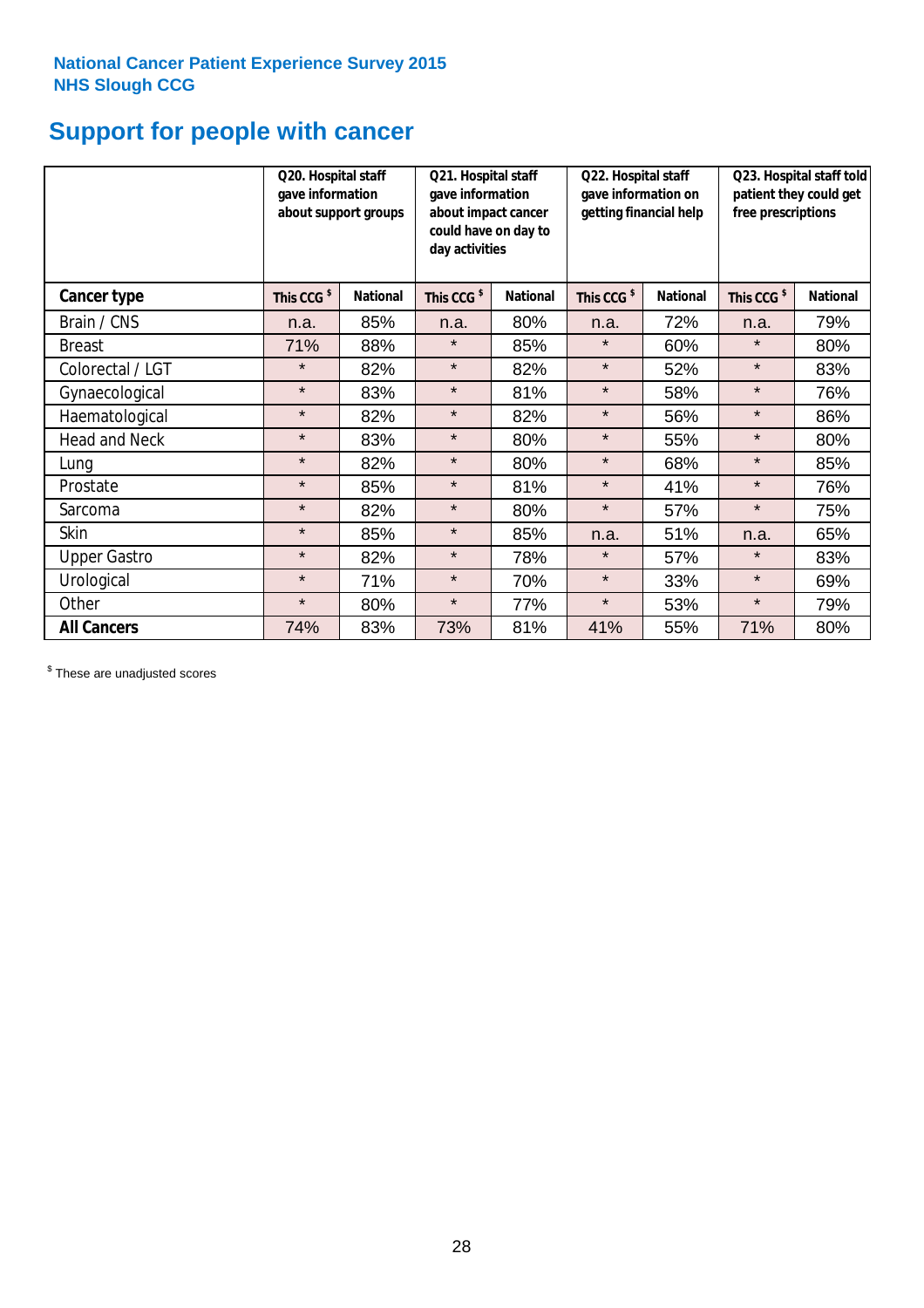# **Operations**

|                      | Q26. Staff explained<br>how operation had<br>gone in<br>understandable way |                 |  |  |
|----------------------|----------------------------------------------------------------------------|-----------------|--|--|
| <b>Cancer type</b>   | This CCG <sup>\$</sup>                                                     | <b>National</b> |  |  |
| Brain / CNS          | n.a.                                                                       | 75%             |  |  |
| <b>Breast</b>        | $\star$                                                                    | 77%             |  |  |
| Colorectal / LGT     | $\star$                                                                    | 81%             |  |  |
| Gynaecological       | $\star$                                                                    | 79%             |  |  |
| Haematological       | $\star$<br>75%                                                             |                 |  |  |
| <b>Head and Neck</b> | $\star$                                                                    | 77%             |  |  |
| Lung                 | $\star$                                                                    | 76%             |  |  |
| Prostate             | $\star$                                                                    | 76%             |  |  |
| Sarcoma              | $\star$                                                                    | 80%             |  |  |
| Skin                 | $\star$                                                                    | 84%             |  |  |
| <b>Upper Gastro</b>  | $\star$                                                                    | 81%             |  |  |
| Urological           | $\star$                                                                    | 74%             |  |  |
| Other                | $\star$<br>78%                                                             |                 |  |  |
| <b>All Cancers</b>   | 71%                                                                        | 78%             |  |  |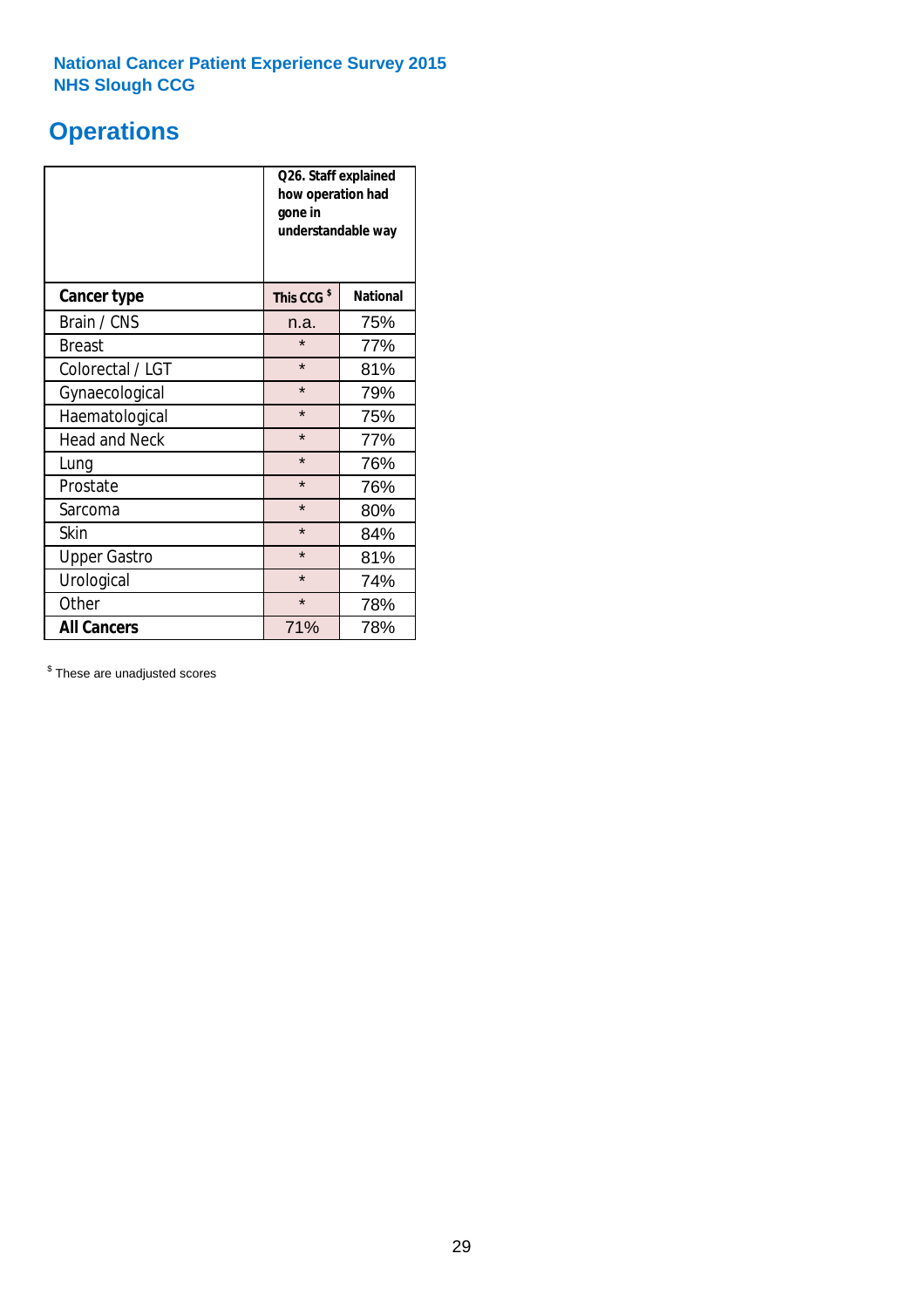# **Hospital care as an inpatient (Part 1 of 2)**

|                      | or nurses did not talk<br>they were not there | Q28. Groups of doctors<br>in front of patient as if | Q29. Patient had<br>confidence and trust in<br>all doctors treating<br>them |                 | Q30. Patient's family<br>or someone close<br>definitely had<br>opportunity to talk to<br>doctor |                 | Q31. Patient had<br>confidence and trust in I<br>all ward nurses |                 |
|----------------------|-----------------------------------------------|-----------------------------------------------------|-----------------------------------------------------------------------------|-----------------|-------------------------------------------------------------------------------------------------|-----------------|------------------------------------------------------------------|-----------------|
| Cancer type          | This CCG <sup>\$</sup>                        | <b>National</b>                                     | This CCG <sup>\$</sup>                                                      | <b>National</b> | This CCG <sup>\$</sup>                                                                          | <b>National</b> | This CCG <sup>\$</sup>                                           | <b>National</b> |
| Brain / CNS          | n.a.                                          | 68%                                                 | n.a.                                                                        | 78%             | n.a.                                                                                            | 65%             | n.a.                                                             | 67%             |
| <b>Breast</b>        | $\star$                                       | 89%                                                 | $\star$                                                                     | 86%             | $\star$                                                                                         | 73%             | $\star$                                                          | 74%             |
| Colorectal / LGT     | $\star$                                       | 75%                                                 | $\star$                                                                     | 85%             | $\star$                                                                                         | 72%             | $\star$                                                          | 68%             |
| Gynaecological       | $\star$                                       | 84%                                                 | $\star$                                                                     | 86%             | $\star$                                                                                         | 71%             | $\star$                                                          | 69%             |
| Haematological       | $\star$                                       | 80%                                                 | $\star$                                                                     | 81%             | $\star$                                                                                         | 75%             | $\star$                                                          | 73%             |
| <b>Head and Neck</b> | $\star$                                       | 79%                                                 | $\star$                                                                     | 85%             | $\star$                                                                                         | 73%             | $\star$                                                          | 72%             |
| Lung                 | $\star$                                       | 75%                                                 | $\star$                                                                     | 82%             | $\star$                                                                                         | 71%             | $\star$                                                          | 73%             |
| Prostate             | $\star$                                       | 84%                                                 | $\star$                                                                     | 87%             | $\star$                                                                                         | 72%             | $\star$                                                          | 75%             |
| Sarcoma              | n.a.                                          | 82%                                                 | n.a.                                                                        | 85%             | n.a.                                                                                            | 75%             | n.a.                                                             | 70%             |
| Skin                 | $\star$                                       | 85%                                                 | $\star$                                                                     | 90%             | $\star$                                                                                         | 79%             | $\star$                                                          | 84%             |
| <b>Upper Gastro</b>  | $\star$                                       | 75%                                                 | $\star$                                                                     | 83%             | $\star$                                                                                         | 72%             | $\star$                                                          | 70%             |
| Urological           | $\star$                                       | 80%                                                 | $\star$                                                                     | 84%             | $\star$                                                                                         | 67%             | $\star$                                                          | 75%             |
| Other                | $\star$                                       | 79%                                                 | $\star$                                                                     | 79%             | $\star$                                                                                         | 70%             | $\star$                                                          | 69%             |
| <b>All Cancers</b>   | 68%                                           | 81%                                                 | 82%                                                                         | 84%             | 71%                                                                                             | 72%             | 69%                                                              | 72%             |

|                      | Q32. Always / nearly<br>always enough nurses<br>on duty |                 | Q33. All staff asked<br>patient what name<br>they preferred to be<br>called by |                 | Q34. Always given<br>enough privacy when<br>discussing condition or<br>treatment |                 | Q35. Patient was able<br>to discuss worries or<br>fears with staff during<br>visit |                 |
|----------------------|---------------------------------------------------------|-----------------|--------------------------------------------------------------------------------|-----------------|----------------------------------------------------------------------------------|-----------------|------------------------------------------------------------------------------------|-----------------|
| <b>Cancer type</b>   | This CCG <sup>\$</sup>                                  | <b>National</b> | This CCG <sup>\$</sup>                                                         | <b>National</b> | This CCG <sup>\$</sup>                                                           | <b>National</b> | This CCG <sup>\$</sup>                                                             | <b>National</b> |
| Brain / CNS          | n.a.                                                    | 64%             | n.a.                                                                           | 69%             | n.a.                                                                             | 80%             | n.a.                                                                               | 44%             |
| <b>Breast</b>        | $\star$                                                 | 69%             | $\star$                                                                        | 60%             | $\star$                                                                          | 86%             | $\star$                                                                            | 53%             |
| Colorectal / LGT     | $\star$                                                 | 61%             | $\star$                                                                        | 70%             | $\star$                                                                          | 84%             | $\star$                                                                            | 54%             |
| Gynaecological       | $\star$                                                 | 65%             | $\star$                                                                        | 63%             | $\star$                                                                          | 82%             | $\star$                                                                            | 50%             |
| Haematological       | $\star$                                                 | 63%             | $\star$                                                                        | 67%             | $\star$                                                                          | 86%             | $\star$                                                                            | 55%             |
| <b>Head and Neck</b> | $\star$                                                 | 67%             | $\star$                                                                        | 66%             | $\star$                                                                          | 85%             | $\star$                                                                            | 50%             |
| Lung                 | $\star$                                                 | 68%             | $\star$                                                                        | 71%             | $\star$                                                                          | 84%             | $\star$                                                                            | 49%             |
| Prostate             | $\star$                                                 | 71%             | $\star$                                                                        | 67%             | $\star$                                                                          | 87%             | $\star$                                                                            | 52%             |
| Sarcoma              | n.a.                                                    | 68%             | n.a.                                                                           | 71%             | n.a.                                                                             | 87%             | n.a.                                                                               | 52%             |
| Skin                 | $\star$                                                 | 81%             | $\star$                                                                        | 67%             | $\star$                                                                          | 89%             | n.a.                                                                               | 61%             |
| <b>Upper Gastro</b>  | $\star$                                                 | 62%             | $\star$                                                                        | 75%             | $\star$                                                                          | 83%             | $\star$                                                                            | 53%             |
| Urological           | $\star$                                                 | 68%             | $\star$                                                                        | 71%             | $\star$                                                                          | 84%             | $\star$                                                                            | 46%             |
| Other                | $\star$                                                 | 62%             | $\star$                                                                        | 66%             | $\star$                                                                          | 82%             | $\star$                                                                            | 48%             |
| <b>All Cancers</b>   | 70%                                                     | 66%             | 72%                                                                            | 67%             | 80%                                                                              | 85%             | 56%                                                                                | 52%             |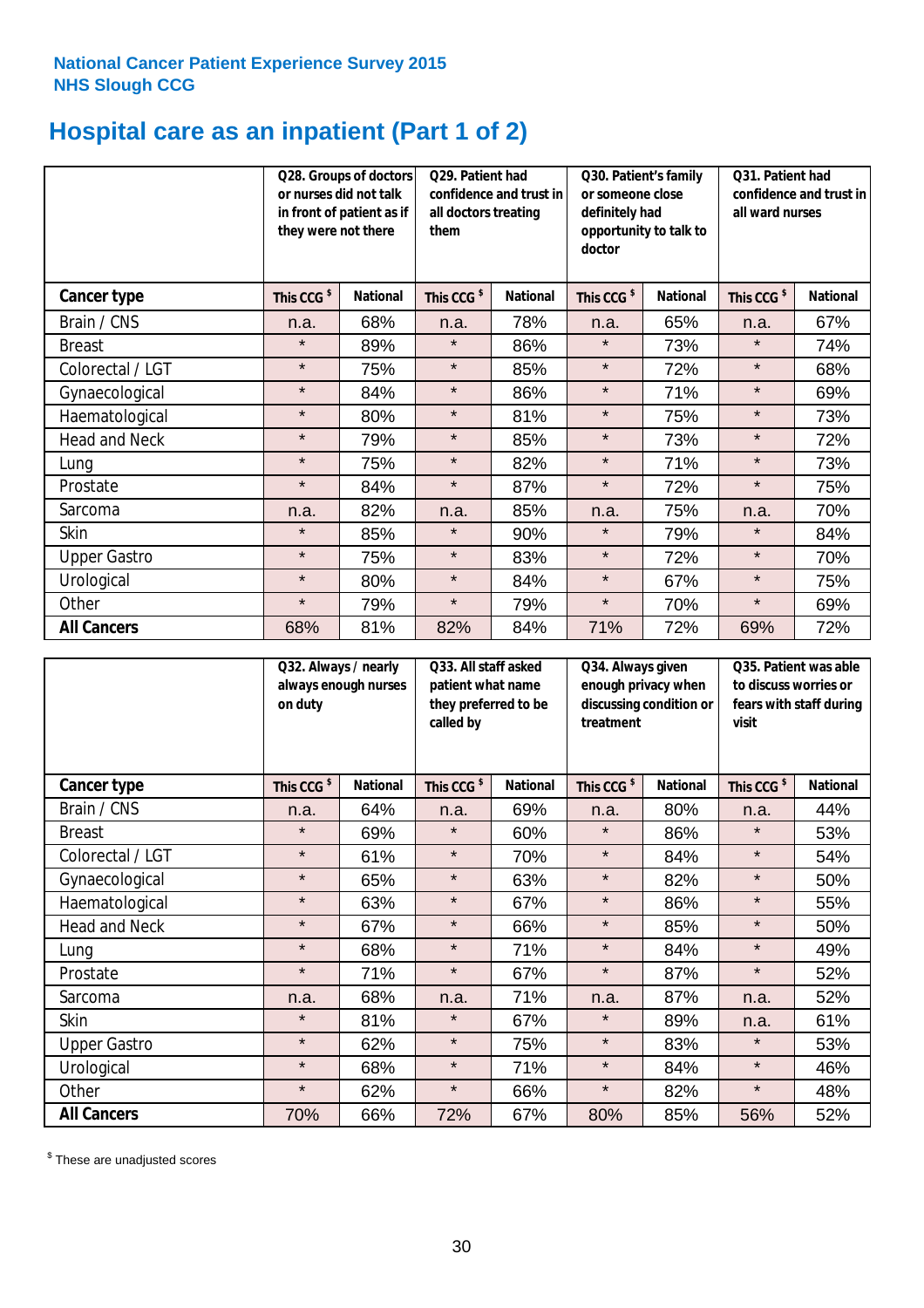# **Hospital care as an inpatient (Part 2 of 2)**

|                      | Q36. Hospital staff<br>definitely did<br>everything to help<br>control pain |                 | Q37. Always treated<br>with respect and<br>dignity by staff |                 | Q38. Given clear<br>written information<br>about what should /<br>should not do post<br>discharge |                 | Q39. Staff told patient<br>who to contact if<br>worried post discharge |                 |  |
|----------------------|-----------------------------------------------------------------------------|-----------------|-------------------------------------------------------------|-----------------|---------------------------------------------------------------------------------------------------|-----------------|------------------------------------------------------------------------|-----------------|--|
| Cancer type          | This CCG <sup>\$</sup>                                                      | <b>National</b> | This CCG <sup>\$</sup>                                      | <b>National</b> | This CCG <sup>\$</sup>                                                                            | <b>National</b> | This CCG <sup>\$</sup>                                                 | <b>National</b> |  |
| Brain / CNS          | n.a.                                                                        | 82%             | n.a.                                                        | 84%             | n.a.                                                                                              | 79%             | n.a.                                                                   | 91%             |  |
| <b>Breast</b>        | $\star$                                                                     | 86%             | $\star$                                                     | 88%             | $\star$                                                                                           | 90%             | $\star$                                                                | 95%             |  |
| Colorectal / LGT     | $\star$                                                                     | 84%             | $\star$                                                     | 86%             | $\star$                                                                                           | 83%             | $\star$                                                                | 94%             |  |
| Gynaecological       | $\star$                                                                     | 83%             | $\star$                                                     | 85%             | $\star$                                                                                           | 86%             | $\star$                                                                | 93%             |  |
| Haematological       | $\star$                                                                     | 84%             | $\star$                                                     | 89%             | $\star$                                                                                           | 79%             | $\star$                                                                | 95%             |  |
| <b>Head and Neck</b> | $\star$                                                                     | 84%             | $\star$                                                     | 88%             | $\star$                                                                                           | 86%             | $\star$                                                                | 92%             |  |
| Lung                 | $\star$                                                                     | 83%             | $\star$                                                     | 87%             | $\star$                                                                                           | 81%             | $\star$                                                                | 92%             |  |
| Prostate             | $\star$                                                                     | 85%             | $\star$                                                     | 91%             | $\star$                                                                                           | 87%             | $\star$                                                                | 94%             |  |
| Sarcoma              | n.a.                                                                        | 86%             | n.a.                                                        | 91%             | n.a.                                                                                              | 83%             | n.a.                                                                   | 94%             |  |
| Skin                 | $\star$                                                                     | 88%             | $\star$                                                     | 93%             | $\star$                                                                                           | 91%             | $\star$                                                                | 97%             |  |
| <b>Upper Gastro</b>  | $\star$                                                                     | 83%             | $\star$                                                     | 86%             | $\star$                                                                                           | 79%             | $\star$                                                                | 93%             |  |
| Urological           | $\star$                                                                     | 80%             | $\star$                                                     | 88%             | $\star$                                                                                           | 83%             | $\star$                                                                | 90%             |  |
| Other                | $\star$                                                                     | 82%             | $\star$                                                     | 85%             | $\star$                                                                                           | 80%             | $\star$                                                                | 92%             |  |
| <b>All Cancers</b>   | 82%                                                                         | 84%             | 78%                                                         | 87%             | 84%                                                                                               | 84%             | 93%                                                                    | 94%             |  |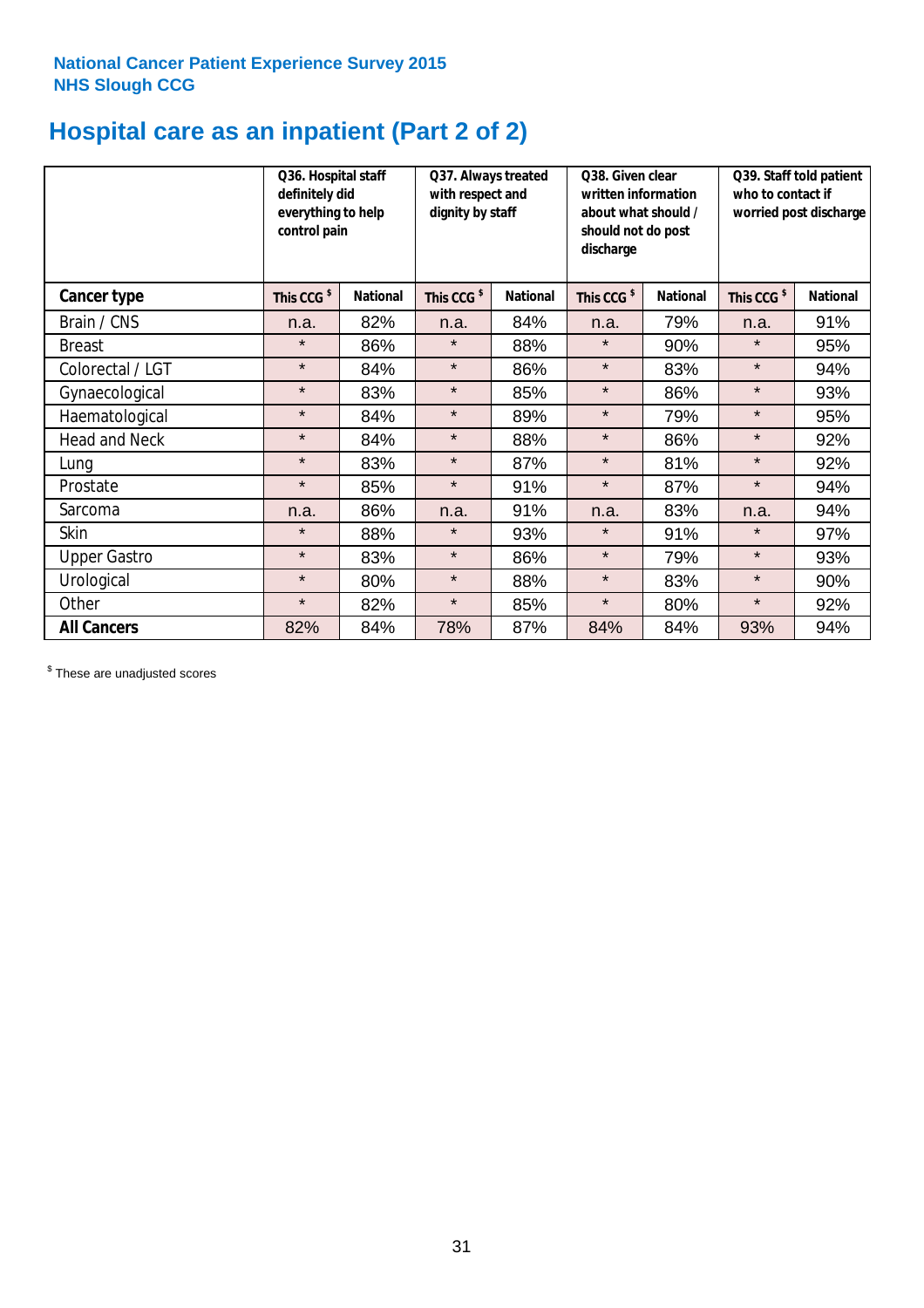# **Hospital care as a day patient / outpatient**

|                      | to discuss worries or<br>visit | Q41. Patient was able<br>fears with staff during | Q42. Doctor had the<br>right notes and other<br>documentation with<br>them |                 | Q44. Beforehand<br>patient had all<br>information needed<br>about radiotherapy<br>treatment |                 | Q45. Patient given<br>understandable<br>information about<br>whether radiotherapy<br>was working |                 |
|----------------------|--------------------------------|--------------------------------------------------|----------------------------------------------------------------------------|-----------------|---------------------------------------------------------------------------------------------|-----------------|--------------------------------------------------------------------------------------------------|-----------------|
| Cancer type          | This CCG <sup>\$</sup>         | <b>National</b>                                  | This CCG <sup>\$</sup>                                                     | <b>National</b> | This CCG <sup>\$</sup>                                                                      | <b>National</b> | This CCG <sup>\$</sup>                                                                           | <b>National</b> |
| Brain / CNS          | n.a.                           | 65%                                              | n.a.                                                                       | 94%             | n.a.                                                                                        | 85%             | n.a.                                                                                             | 52%             |
| <b>Breast</b>        | $\star$                        | 70%                                              | $\star$                                                                    | 95%             | $\star$                                                                                     | 87%             | $\star$                                                                                          | 60%             |
| Colorectal / LGT     | $\star$                        | 73%                                              | $\star$                                                                    | 95%             | $\star$                                                                                     | 85%             | $\star$                                                                                          | 55%             |
| Gynaecological       | $\star$                        | 70%                                              | $\star$                                                                    | 96%             | n.a.                                                                                        | 85%             | n.a.                                                                                             | 64%             |
| Haematological       | $\star$                        | 74%                                              | $\star$                                                                    | 97%             | $\star$                                                                                     | 82%             | $\star$                                                                                          | 64%             |
| <b>Head and Neck</b> | $\star$                        | 69%                                              | $\star$                                                                    | 95%             | n.a.                                                                                        | 86%             | n.a.                                                                                             | 60%             |
| Lung                 | $\star$                        | 69%                                              | $\star$                                                                    | 96%             | $\star$                                                                                     | 86%             | $\star$                                                                                          | 59%             |
| Prostate             | $\star$                        | 69%                                              | $\star$                                                                    | 95%             | $\star$                                                                                     | 88%             | $\star$                                                                                          | 61%             |
| Sarcoma              | $\star$                        | 68%                                              | $\star$                                                                    | 97%             | $\star$                                                                                     | 88%             | $\star$                                                                                          | 63%             |
| Skin                 | $\star$                        | 73%                                              | $\star$                                                                    | 96%             | n.a.                                                                                        | 81%             | n.a.                                                                                             | 63%             |
| <b>Upper Gastro</b>  | $\star$                        | 68%                                              | $\star$                                                                    | 95%             | $\star$                                                                                     | 85%             | n.a.                                                                                             | 57%             |
| Urological           | $\star$                        | 65%                                              | $\star$                                                                    | 95%             | $\star$                                                                                     | 81%             | $\star$                                                                                          | 53%             |
| Other                | $\star$                        | 67%                                              | $\star$                                                                    | 95%             | $\star$                                                                                     | 83%             | $\star$                                                                                          | 59%             |
| <b>All Cancers</b>   | 73%                            | 70%                                              | 95%                                                                        | 96%             | 79%                                                                                         | 86%             | 59%                                                                                              | 60%             |

|                      | O47. Beforehand<br>patient had all<br>information needed<br>treatment | about chemotherapy | Q48. Patient given<br>understandable<br>information about<br>whether<br>chemotherapy was<br>working |                 |  |
|----------------------|-----------------------------------------------------------------------|--------------------|-----------------------------------------------------------------------------------------------------|-----------------|--|
| <b>Cancer type</b>   | This CCG <sup>\$</sup>                                                | <b>National</b>    | This CCG <sup>\$</sup>                                                                              | <b>National</b> |  |
| Brain / CNS          | n.a.                                                                  | 82%                | n.a.                                                                                                | 57%             |  |
| <b>Breast</b>        | $\star$                                                               | 83%                | $\star$                                                                                             | 62%             |  |
| Colorectal / LGT     | $\star$                                                               | 86%                | $\star$                                                                                             | 65%             |  |
| Gynaecological       | $\star$<br>86%                                                        |                    | $\star$                                                                                             | 68%             |  |
| Haematological       | $\star$<br>85%                                                        |                    | $\star$                                                                                             | 75%             |  |
| <b>Head and Neck</b> | n.a.                                                                  | 80%                | n.a.                                                                                                | 52%             |  |
| Lung                 | $\star$                                                               | 85%                | $\star$                                                                                             | 68%             |  |
| Prostate             | $\star$                                                               | 83%                | $\star$                                                                                             | 69%             |  |
| Sarcoma              | $\star$                                                               | 82%                | $\star$                                                                                             | 70%             |  |
| Skin                 | n.a.                                                                  | 92%                | n.a.                                                                                                | 80%             |  |
| <b>Upper Gastro</b>  | $\star$                                                               | 83%                | $\star$                                                                                             | 64%             |  |
| Urological           | $\star$                                                               | 83%                | $\star$                                                                                             | 66%             |  |
| Other                | $\star$                                                               | 85%                | $\star$                                                                                             | 70%             |  |
| <b>All Cancers</b>   | 86%                                                                   | 84%                | 78%                                                                                                 | 68%             |  |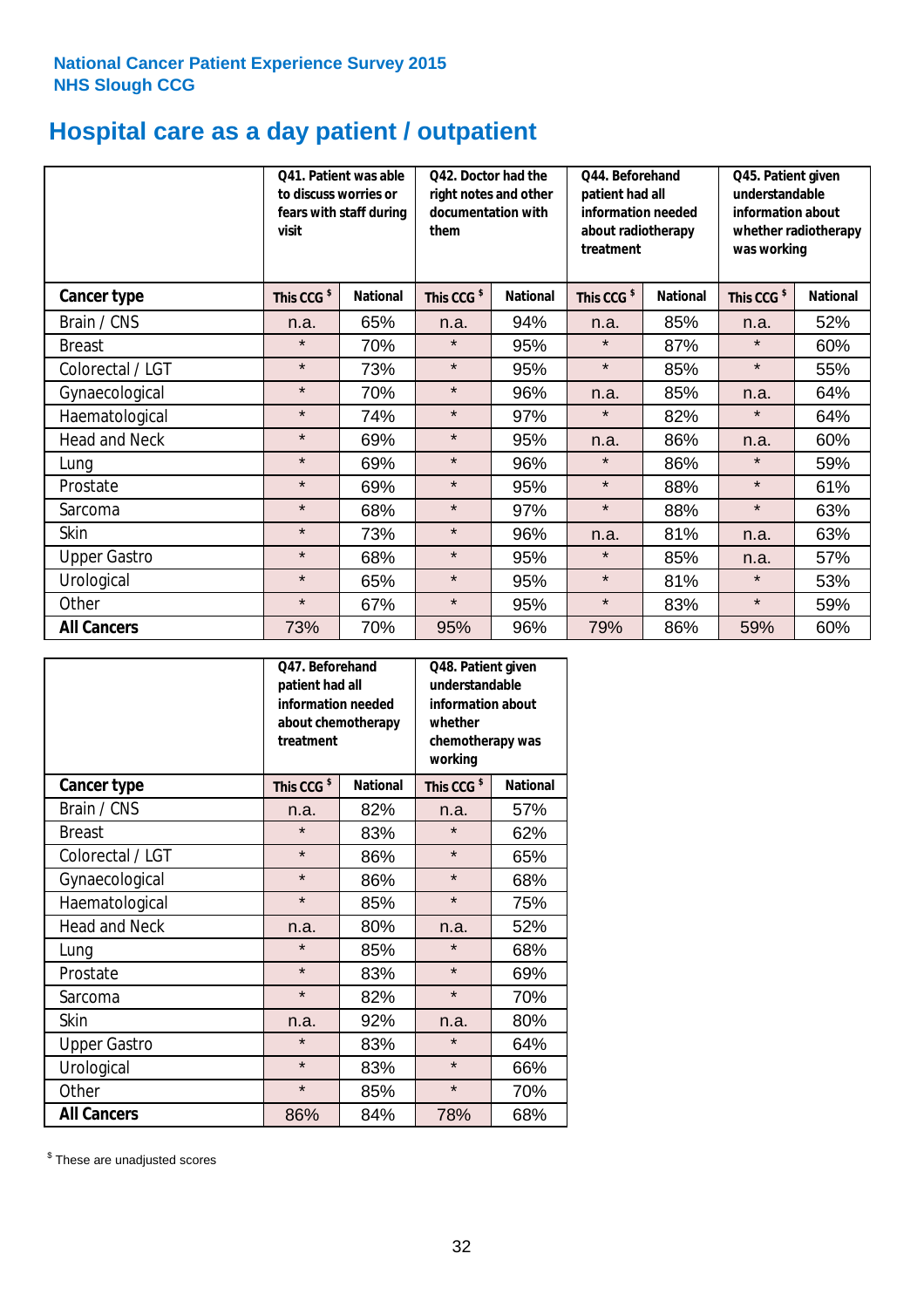# **Home care and support**

|                      | Q49. Hospital staff<br>gave family or | someone close all the<br>information needed to<br>help with care at home | Q50. Patient definitely<br>given enough support<br>from health or social<br>services during<br>treatment |                 | Q51. Patient definitely<br>given enough support<br>from health or social<br>services after<br>treatment |                 |  |
|----------------------|---------------------------------------|--------------------------------------------------------------------------|----------------------------------------------------------------------------------------------------------|-----------------|---------------------------------------------------------------------------------------------------------|-----------------|--|
| <b>Cancer type</b>   | This CCG <sup>\$</sup>                | <b>National</b>                                                          | This CCG <sup>\$</sup>                                                                                   | <b>National</b> | This CCG <sup>\$</sup>                                                                                  | <b>National</b> |  |
| Brain / CNS          | n.a.                                  | 56%                                                                      | n.a.                                                                                                     | 44%             | n.a.                                                                                                    | 44%             |  |
| <b>Breast</b>        | 71%                                   | 57%                                                                      | $\star$                                                                                                  | 54%             | $\star$                                                                                                 | 40%             |  |
| Colorectal / LGT     | $\star$                               | 60%                                                                      | $\star$                                                                                                  | 62%             | $\star$                                                                                                 | 52%             |  |
| Gynaecological       | $\star$                               | 56%                                                                      | $\star$                                                                                                  | 52%             | $\star$                                                                                                 | 42%             |  |
| Haematological       | $\star$                               | 60%                                                                      | $\star$                                                                                                  | 52%             | $\star$                                                                                                 | 43%             |  |
| <b>Head and Neck</b> | $\star$                               | 59%                                                                      | $\star$                                                                                                  | 53%             | $\star$                                                                                                 | 50%             |  |
| Lung                 | $\star$                               | 57%                                                                      | $\star$                                                                                                  | 52%             | $\star$                                                                                                 | 42%             |  |
| Prostate             | $\star$                               | 55%                                                                      | $\star$                                                                                                  | 47%             | $\star$                                                                                                 | 43%             |  |
| Sarcoma              | $\star$                               | 59%                                                                      | $\star$                                                                                                  | 58%             | n.a.                                                                                                    | 53%             |  |
| Skin                 | n.a.                                  | 67%                                                                      | $\star$                                                                                                  | 58%             | n.a.                                                                                                    | 61%             |  |
| <b>Upper Gastro</b>  | $\star$                               | 59%                                                                      | $\star$                                                                                                  | 54%             | $\star$                                                                                                 | 45%             |  |
| Urological           | $\star$                               | 55%                                                                      | $\star$                                                                                                  | 47%             | $\star$                                                                                                 | 44%             |  |
| Other                | $\star$                               | 54%                                                                      | $\star$                                                                                                  | 55%             | $\star$                                                                                                 | 48%             |  |
| <b>All Cancers</b>   | 60%                                   | 58%                                                                      | 54%                                                                                                      | 54%             | 38%                                                                                                     | 45%             |  |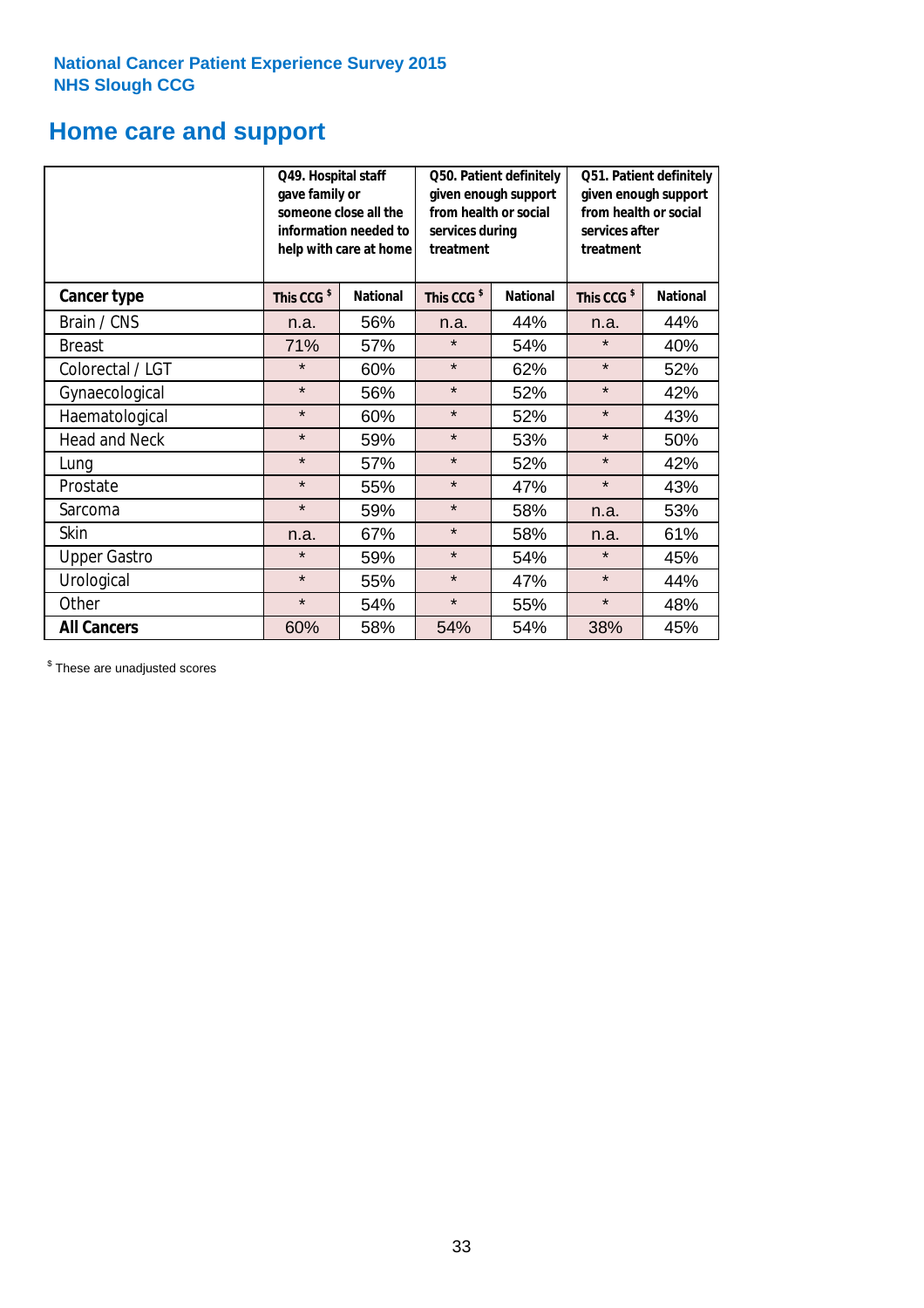# **Care from your general practice**

|                      | information about<br>treatment | Q52. GP given enough<br>patient's condition and | O53. Practice staff<br>definitely did<br>everything they could<br>to support patient |                 |  |
|----------------------|--------------------------------|-------------------------------------------------|--------------------------------------------------------------------------------------|-----------------|--|
| <b>Cancer type</b>   | This CCG <sup>\$</sup>         | <b>National</b>                                 | This CCG <sup>\$</sup>                                                               | <b>National</b> |  |
| Brain / CNS          | n.a.                           | 94%                                             | n.a.                                                                                 | 59%             |  |
| <b>Breast</b>        | 86%                            | 96%                                             | $\star$                                                                              | 63%             |  |
| Colorectal / LGT     | $\star$                        | 95%                                             | $\star$                                                                              | 63%             |  |
| Gynaecological       | $\star$<br>95%                 |                                                 | $\star$                                                                              | 59%             |  |
| Haematological       | $\star$                        | 96%                                             | $\star$                                                                              | 61%             |  |
| <b>Head and Neck</b> | $\star$                        | 93%                                             | $\star$                                                                              | 60%             |  |
| Lung                 | $\star$                        | 95%                                             | $\star$                                                                              | 62%             |  |
| Prostate             | $\star$                        | 95%                                             | $\star$                                                                              | 67%             |  |
| Sarcoma              | $\star$                        | 97%                                             | $\star$                                                                              | 65%             |  |
| Skin                 | $\star$                        | 97%                                             | $\star$                                                                              | 71%             |  |
| <b>Upper Gastro</b>  | $\star$                        | 94%                                             | $\star$                                                                              | 62%             |  |
| Urological           | $\star$                        | 95%                                             | $\star$                                                                              | 64%             |  |
| Other                | $\star$                        | 95%                                             | $\star$                                                                              | 61%             |  |
| <b>All Cancers</b>   | 96%                            | 95%                                             | 63%                                                                                  | 63%             |  |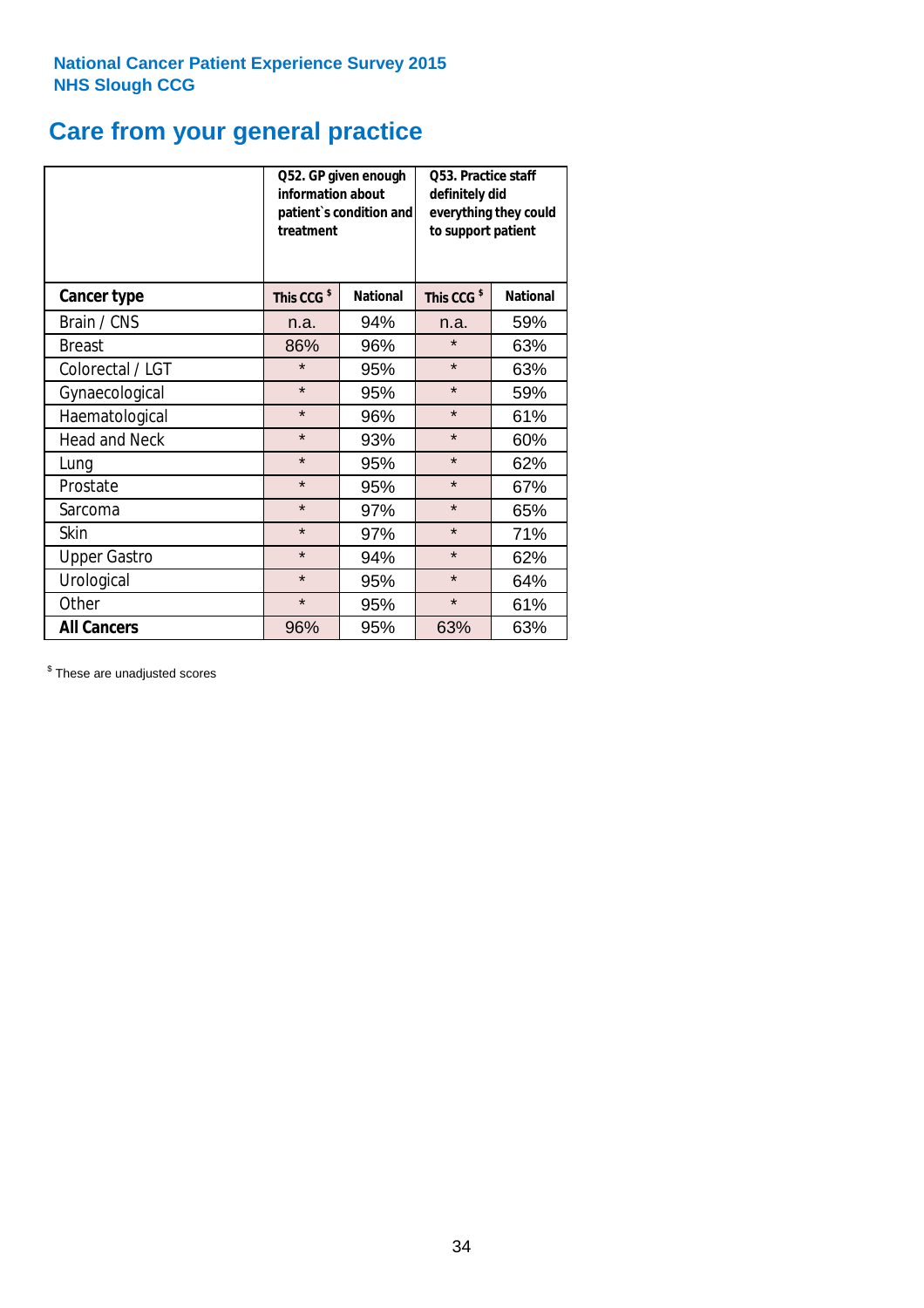# **Your overall NHS care**

|                      | Q54. Hospital and<br>community staff<br>always worked well<br>together |                 | care plan              | Q55. Patient given a |                        | Q56. Overall the<br>administration of the<br>care was very good /<br>qood |                        | Q57. Length of time for<br>attending clinics and<br>appointments was<br>right |  |
|----------------------|------------------------------------------------------------------------|-----------------|------------------------|----------------------|------------------------|---------------------------------------------------------------------------|------------------------|-------------------------------------------------------------------------------|--|
| <b>Cancer type</b>   | This CCG <sup>\$</sup>                                                 | <b>National</b> | This CCG <sup>\$</sup> | <b>National</b>      | This CCG <sup>\$</sup> | <b>National</b>                                                           | This CCG <sup>\$</sup> | <b>National</b>                                                               |  |
| Brain / CNS          | n.a.                                                                   | 45%             | n.a.                   | 29%                  | n.a.                   | 84%                                                                       | n.a.                   | 60%                                                                           |  |
| <b>Breast</b>        | 60%                                                                    | 60%             | 50%                    | 35%                  | 92%                    | 90%                                                                       | 71%                    | 64%                                                                           |  |
| Colorectal / LGT     | $\star$                                                                | 60%             | $\star$                | 36%                  | $\star$                | 88%                                                                       | $\star$                | 68%                                                                           |  |
| Gynaecological       | $\star$                                                                | 58%             | $\star$                | 29%                  | $\star$                | 89%                                                                       | $\star$                | 66%                                                                           |  |
| Haematological       | $\star$                                                                | 63%             | $\star$                | 33%                  | 90%                    | 92%                                                                       | $\star$                | 62%                                                                           |  |
| <b>Head and Neck</b> | $\star$                                                                | 58%             | $\star$                | 34%                  | $\star$                | 89%                                                                       | $\star$                | 65%                                                                           |  |
| Lung                 | $\star$                                                                | 63%             | $\star$                | 32%                  | $\star$                | 89%                                                                       | $\star$                | 70%                                                                           |  |
| Prostate             | $\star$                                                                | 63%             | $\star$                | 36%                  | $\star$                | 87%                                                                       | $\star$                | 71%                                                                           |  |
| Sarcoma              | $\star$                                                                | 60%             | $\star$                | 31%                  | $\star$                | 90%                                                                       | $\star$                | 63%                                                                           |  |
| Skin                 | $\star$                                                                | 69%             | $\star$                | 39%                  | $\star$                | 89%                                                                       | $\star$                | 73%                                                                           |  |
| <b>Upper Gastro</b>  | $\star$                                                                | 58%             | $\star$                | 36%                  | $\star$                | 88%                                                                       | $\star$                | 66%                                                                           |  |
| Urological           | $\star$                                                                | 62%             | $\star$                | 26%                  | $\star$                | 84%                                                                       | $\star$                | 73%                                                                           |  |
| Other                | $\star$                                                                | 56%             | $\star$                | 29%                  | $\star$                | 87%                                                                       | $\star$                | 61%                                                                           |  |
| <b>All Cancers</b>   | 62%                                                                    | 61%             | 43%                    | 33%                  | 85%                    | 89%                                                                       | 66%                    | 66%                                                                           |  |

|                      | Q58. Taking part in<br>cancer research | discussed with patient | Q59. Patient's average<br>rating of care scored<br>from very poor to very<br>good |                 |  |
|----------------------|----------------------------------------|------------------------|-----------------------------------------------------------------------------------|-----------------|--|
| <b>Cancer type</b>   | This CCG <sup>\$</sup>                 | <b>National</b>        | This CCG <sup>\$</sup>                                                            | <b>National</b> |  |
| Brain / CNS          | n.a.                                   | 32%                    | n.a.                                                                              | 8.5             |  |
| <b>Breast</b>        | 23%                                    | 28%                    | 8.8                                                                               | 8.8             |  |
| Colorectal / LGT     | $\star$                                | 22%                    | $\star$                                                                           | 8.7             |  |
| Gynaecological       | $\star$<br>27%                         |                        | $\star$                                                                           | 8.7             |  |
| Haematological       | $\star$                                | 36%                    | 8.2                                                                               | 8.8             |  |
| <b>Head and Neck</b> | $\star$                                | 21%                    | $\star$                                                                           | 8.6             |  |
| Lung                 | $\star$                                | 34%                    | $\star$                                                                           | 8.6             |  |
| Prostate             | $\star$                                | 35%                    | $\star$                                                                           | 8.6             |  |
| Sarcoma              | $\star$                                | 29%                    | $\star$                                                                           | 8.7             |  |
| <b>Skin</b>          | $\star$                                | 17%                    | $\star$                                                                           | 8.9             |  |
| <b>Upper Gastro</b>  | $\star$                                | 30%                    | $\star$                                                                           | 8.6             |  |
| Urological           | $\star$                                | 14%                    | $\star$                                                                           | 8.5             |  |
| Other                | $\star$                                | 31%                    | $\star$                                                                           | 8.6             |  |
| <b>All Cancers</b>   | 22%                                    | 28%                    | 8.4                                                                               | 8.7             |  |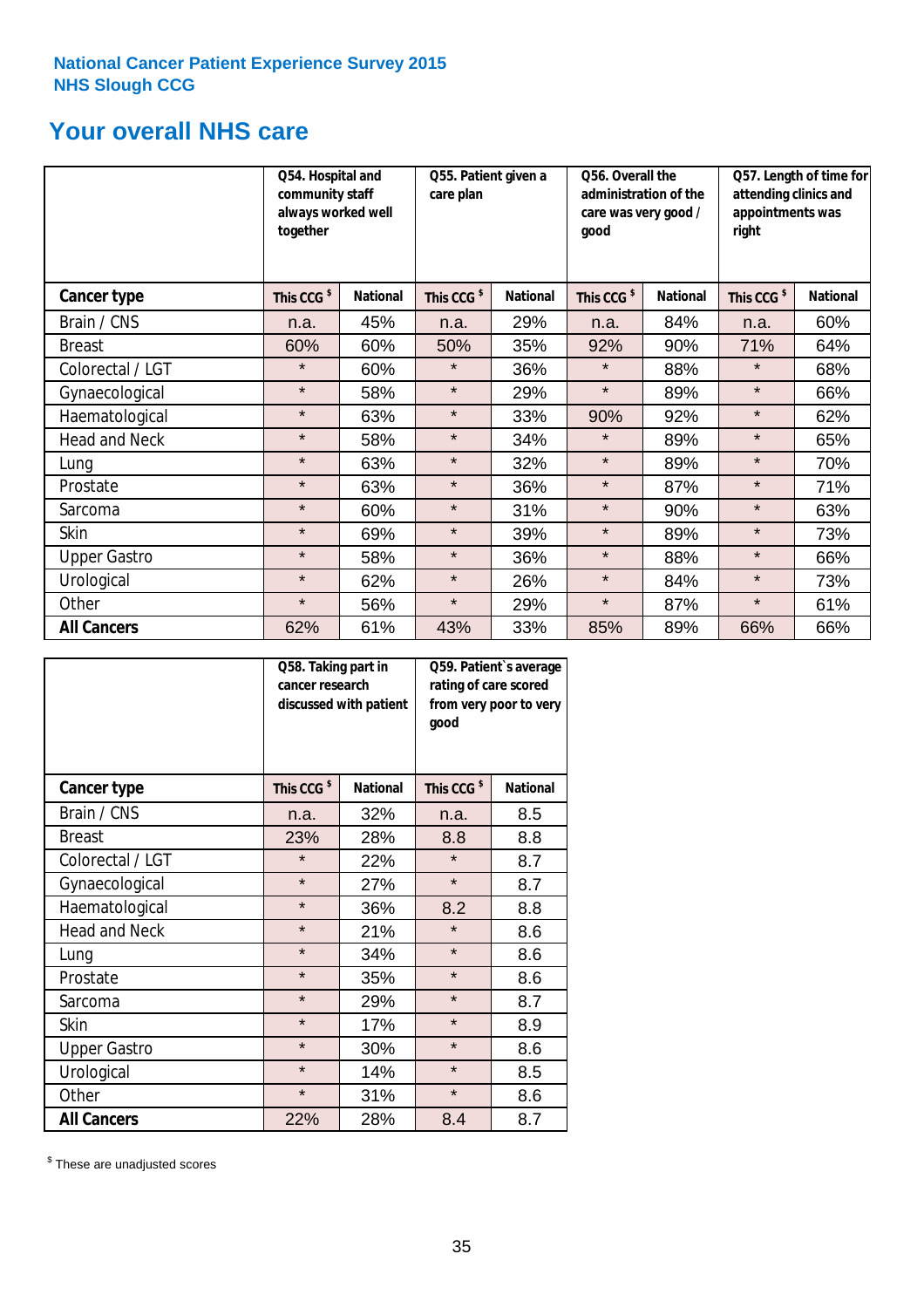# **Annex**

# **Methodology**

The sample for the survey included all adult (aged 16 and over) NHS patients, with a confirmed primary diagnosis of cancer, discharged from an NHS Trust after an inpatient episode or day case attendance for cancer related treatment in the months of April, May and June 2015.

The patients included in the sample had relevant cancer ICD10 codes (C00-99 excluding C44 and C84, and D05) in the first diagnosis field of their patient records, applied to their patient files by the relevant NHS Trust, and were alive at the point at which fieldwork commenced. Deceased checks were undertaken on up to three occasions during fieldwork, to ensure that questionnaires were not sent to patients who had died since their treatment.

Trust samples were checked rigorously for duplicates and patient lists were also de-duplicated nationally to ensure that patients did not receive multiple copies of questionnaires.

The fieldwork for the survey was undertaken between October 2015 and March 2016.

For the first time, the survey used a mixed mode methodology. Questionnaires were sent by post with two reminders where necesssary, but also included an option to complete online. A Freephone helpline was available for respondents to ask questions about the survey, to enable them to complete their questionnaires over the phone, and to provide access to a translation and interpreting facility for those whose first language was not English.

The Health Research Authority supported the survey by granting Section 251 approval.

# **Further information**

Further information on survey methodology, as well as all of the national and local reports and data, is available at www.ncpes.co.uk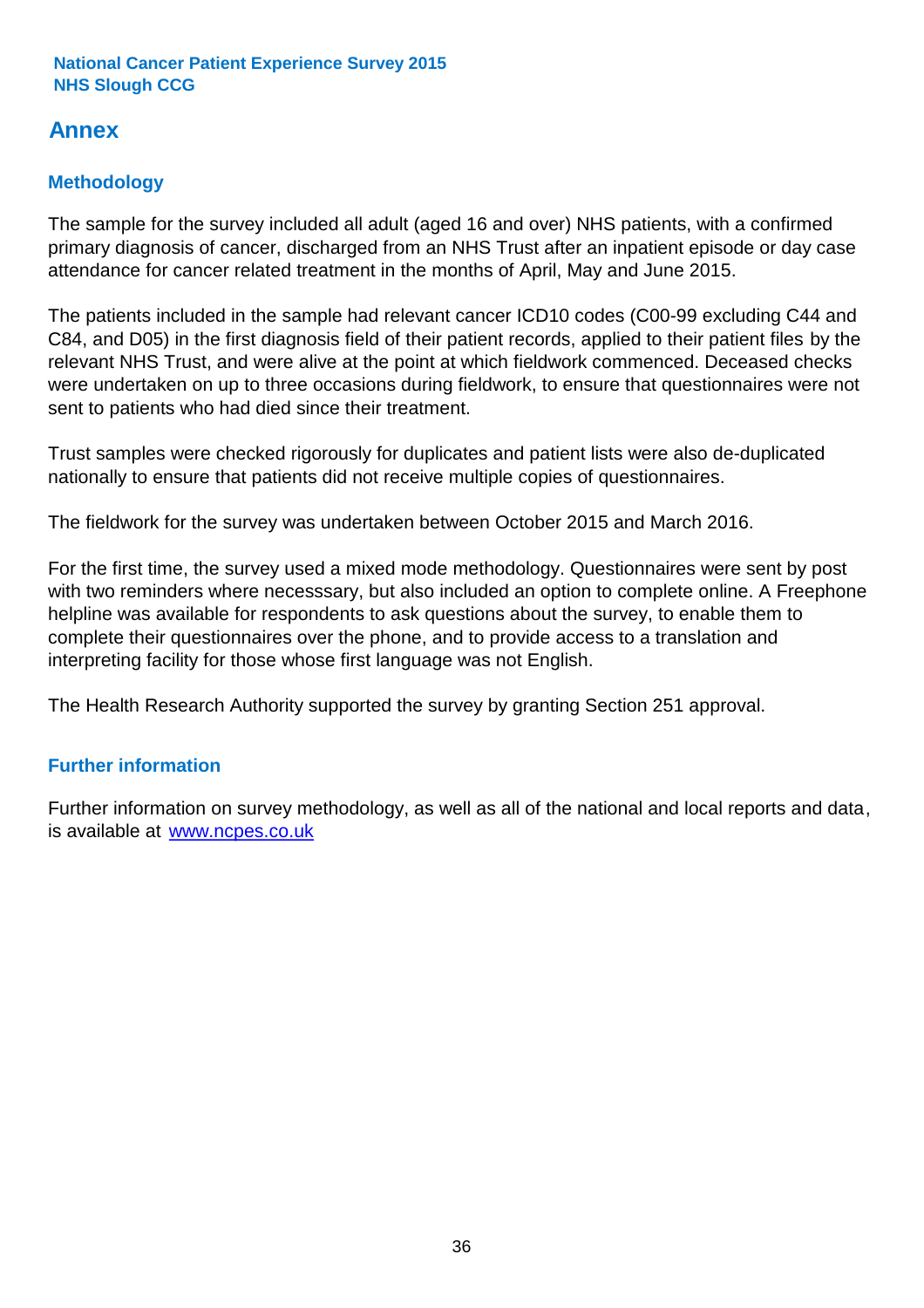### **Redevelopment of the 2015 survey**

A number of significant changes have been made to the National Cancer Patient Experience Survey in 2015:

- the length of the questionnaire has been reduced
- response options have been reviewed and changed to make them consistent throughout the survey
- some of the questions and / or answer options have been changed so that they are now in line with questions in other patient surveys (e.g. the Care Quality Commission national patient surveys), to improve comparability between them
- the topic areas within the questionnaire have been redesigned to capture the whole patient journey.

There are 50 questions in the questionnaire that relate directly to patient experience. Of these, 14 remain unchanged from previous years; and a further 21 have been slightly amended. We draw caution in directly comparing data from the 2015 survey to the findings of the previous CPES surveys, even for identical questions. Changes in the structure of the survey instrument (questionnaire) and also the administration of the survey (calendar period and length of time from sampling to field work start and completion) may influence nationwide averages, although these features will not greatly impact on relative comparisons (e.g. between patient groups or hospitals).

The other 15 questions are either new or substantially changed from previous years.

It is expected that there will be few, if any changes, to the questionnaire going forward so we will be able to compare the results year on year. Where changes are necessary they are expected to be for methodological reasons or to improve question reliability.

Another significant change in 2015 is that an online version of the questionnaire has been developed. The online version was developed to make the questionnaire more accessible for respondents. This may have an impact on the demographic characteristics of the respondents. This may be an improvement if previously underrepresented groups have responded. However, changes to the demographics of respondents may have implications on the overall results - and again, leads us to draw caution in directly comparing results with previous years.

## **Official Statistics**

The 2015 survey data has been published for the first time as Official Statistics. The 2015 survey data has been produced and published in line with the Code of Practice for Official Statistics.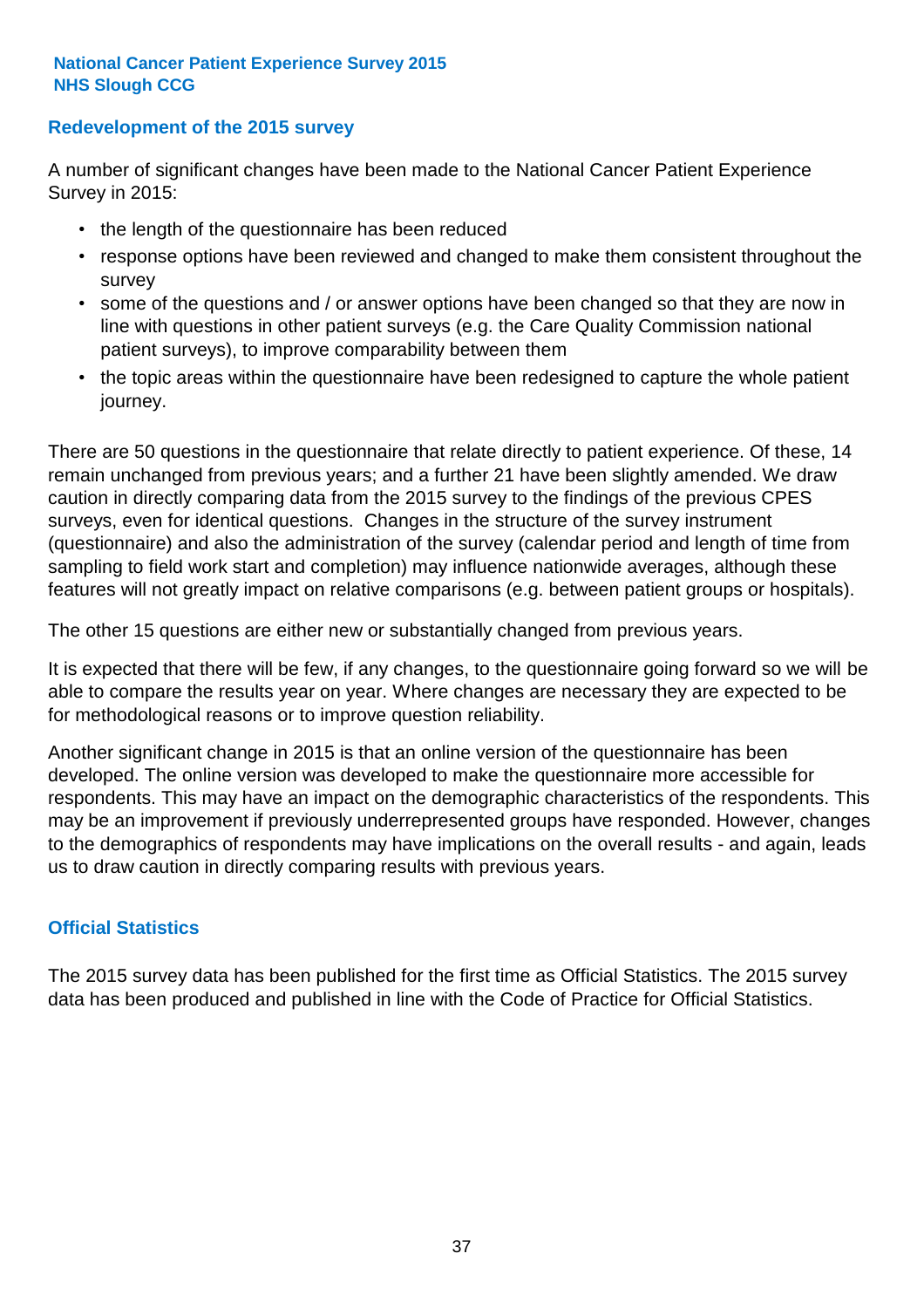## **Scoring methodologies**

49 of the 50 questions relating directly to patient experience have been summarised as the score of the percentage of patients who reported a positive experience. For example:

- question 6 asks: "Overall, how did you feel about the length of time you had to wait for your test to be done?". Responses have been recorded as positive only for those patients who selected the first option ("It was about right")
- question 11 asks: "When you were told you had cancer, were you given written information about the type of cancer you had?". Responses have been recorded as positive only for those patients who selected the first option ("Yes, and it was easy to understand").

Where options do not provide any information on positive/negative patient experience (e.g. "Don't know / can't remember"), they are excluded from the score.

The other question (question 59) asks respondents to rate their overall care on a scale of 0 to 10. Scores have been given as an average on this scale.

A copy of the 2015 questionnaire, marked up with all of these scoring conventions, is available at www.ncpes.co.uk

Further details on the scoring methodology can be found in the technical document for the survey, available at <u>www.ncpes.co.uk</u>

#### **Case-mix adjustment**

For the first time in 2015, case-mix adjusted findings are being presented alongside unadjusted results for CCGs. Case-mix adjustment allows us to account for the impact that differing patient populations might have on results. By using the case-mix adjusted estimates we can obtain a greater understanding of how a CCG is performing given their patient population.

The factors taken into account in this case-mix adjustment are gender, age, ethnic group, deprivation, and tumour group.

For further details on case-mix adjustment, please refer to the technical document for the survey, available at www.ncpes.co.uk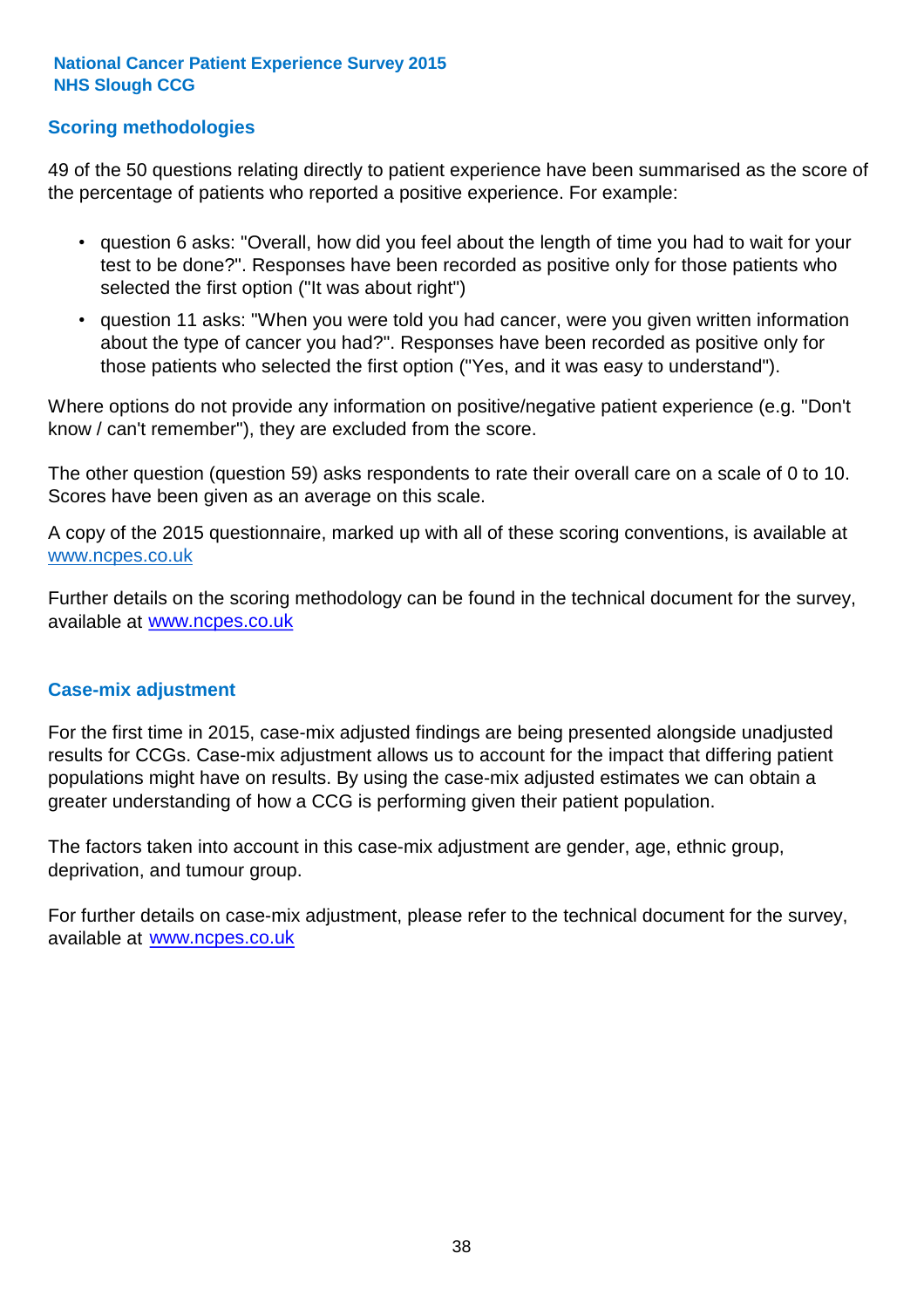# **Response Rates**

|                 | Sample      | <b>Excluded</b> | Adjusted      | <b>Not</b>              | Blank / | Completed | Response |
|-----------------|-------------|-----------------|---------------|-------------------------|---------|-----------|----------|
|                 | <b>Size</b> |                 | <b>Sample</b> | <b>Returned Refused</b> |         |           | Rate     |
| <b>National</b> | 116,991     | 8.719           | 108,272       | 33,168                  | 3.918   | 71,186    | 66%      |
| 10T             | 236         | 16 <sup>1</sup> | 220           | 96                      |         | 120       | 55%      |

### **Respondents by tumour group**

The tables below show the numbers of patients from each tumour group and the age and gender distribution of these patients.

| <b>Tumour Group</b>  | Number of<br>respondents* |  |  |
|----------------------|---------------------------|--|--|
| Brain / CNS          | 0                         |  |  |
| <b>Breast</b>        | 27                        |  |  |
| Gynaecological       | 5                         |  |  |
| Colorectal / LGT     | 14                        |  |  |
| Lung                 | 4                         |  |  |
| <b>Skin</b>          | 3                         |  |  |
| Haematological       | 21                        |  |  |
| <b>Upper Gastro</b>  | 9                         |  |  |
| Other                | $\overline{2}$            |  |  |
| Urological           | 13                        |  |  |
| Prostate             | 18                        |  |  |
| Sarcoma              | 1                         |  |  |
| <b>Head and Neck</b> | 3                         |  |  |

*\* These figures may not match the numerator for all questions in the 'Comparisons by tumour group' section of this report, because not all questions were answered by all respondents.*

## **Respondents by age and gender**

The questionnaire asked respondents to give their year of birth. This information has been amalgamated into 8 age bands. The age and gender distribution for the CCG was as follows:

|             | 16-24 | 25-34 | 35-44 | 45-54 | 55-64 | 65-74 | 75-84 | $85+$ | Total |
|-------------|-------|-------|-------|-------|-------|-------|-------|-------|-------|
| <b>Male</b> |       |       |       |       | 19    | 14    | 13    |       | 58    |
| Female      |       |       |       | 12    | 13    | 22    | 10    |       | 62    |
| Total       |       |       |       | 19    | 32    | 36    | 23    |       | 120   |